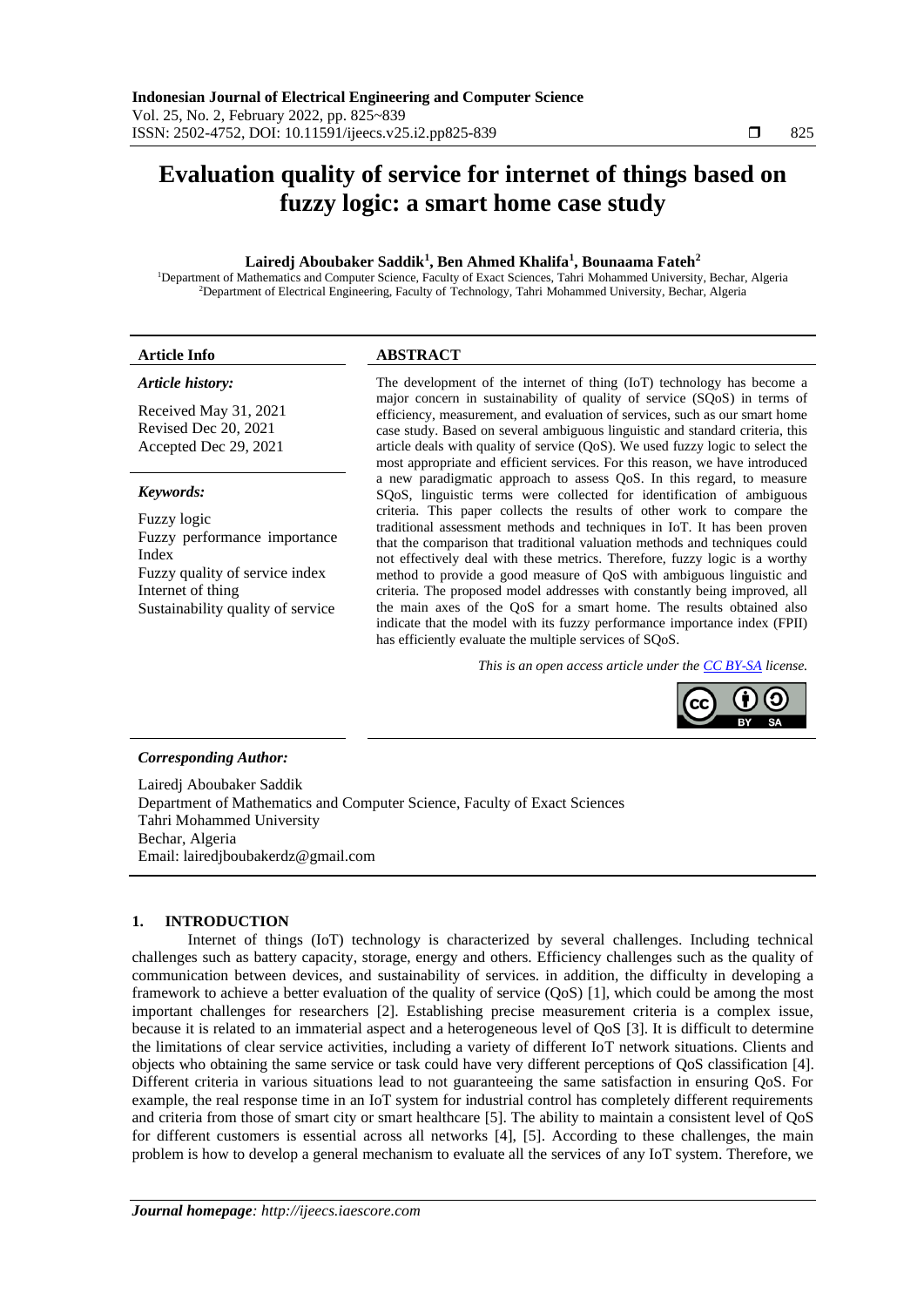have presented a smart home case study, because they are the closest to our daily lives and have a great deal of importance in an individual's life, especially in the Corona virus.

Management of QoS becomes more difficult when execute it in IoT. In addition, there is a need to establish a comprehensive assessment framework for QoS, that meets all requirements to ensure sustainability of quality of service (SQoS), and ensures the robustness of the IoT system. Moreover, several studies have been devoted to the development of Qo based on fuzzy logic system. For example, Jiang *et al.* [1] proposed a novel QoS optimization paradigm for the IoT systems based on fuzzy logic and visual information in the field of the IoT industry. They proposed a correlation algorithm to optimize the IoT environment using a fuzzy system and visual information mining technology. Furthermore, Wibowo and Grandhi [6] presented a fuzzy multi-criteria analysis model for evaluating the performance of IoT-based supply chains. By using technique similarity to the ideal solution (TOPSIS) approach, for determining the overall performance of each alternative. This proposition aims to evaluate the performance of IoT-based supply chains for improving their competitiveness. Wibowo [7] provided a definition of different measures of QoS related to the components of IoT applications. Also, they were touch on the issue of human decisionmaking and the placement of risk in these decisions. An algorithm was developed to produce a performance index for every supply chain, based on IoT alternatives across all selection criteria. Li *et al*. [8] presented a dynamic QoS solution based on the differentiated services (DiffServ) approach for enterprise in a real network, upon a fuzzy interpolation approach with a TSK style rule base. Kazmi *et al*. [9] proposed an approach for maximizing a packet delivery ratio of the IoT network, by implementing fuzzy logic-based link quality estimators in the WiseRoute. Araújo *et al.* [10] proposed an approach for IoT route selection by implementing the fuzzy logic in order to attain the requirements of specific applications. Choosing dynamically of information for objective functions of the routing protocol for low power and lossy networks (RPL). Sankar and Srinivasan [11] proposed a fuzzy logic-based energy aware routing protocol (FLEA-RPL). Which considers some metrics like residual energy (RER), and an expected transmission count (ETX). Its objective is to select the best route to transfer the network data efficiently. This study is evaluated by comparison with similar protocol standard RPL, MRHOF (ETX) based RPL (MRHOF-RPL), and FL-RPL. Retima *et al.* [12], a fuzzy logic-based framework is proposed, which by QoS evaluated within distributed context manager and context-aware applications. In addition, it used MapReduce for quicker computing and parallelism processing. Another study was performed by [13], to improve the lifespan of IoT network. Where they proposed an energy-saving mechanism based on fuzzy logic. They have improved learning compared to IEEE 802.15.4 protocol.

From this review, we can see many researches providing some insights into different aspects of QoS using fuzzy logic. Therefore, the fuzzy logic system has become important in several fields of scientific research. As it is able to manage fuzzy information, and efficiently handle complex modeling [14]. In addition, fuzzy logic has stronger semantics than a set of field methodology like machine-learning, reinforcement learning, because of its intuitive expressive and the powerful reasoning ability [15]. Thus, the most important point is to understand the SQoS criteria, to analyzing, integrate, and convert into strategic measuring capabilities. On this basis, The authors found that no special research for evaluation all requirements of QoS. For this reason, the authors presented an advanced model for assessing the sustainable QoS of the internet of things, based on fuzzy logic, which it was a research study for smart homes. Furthermore, a sustainable QoS makes the same satisfaction to the changing criteria for diversity of IoT systems [6], [16], [17].

Based on a comprehensive survey of a smart home research review by the authors, they have collected an appropriate information in terms of language variables [17], [18]. This model is based on a general study of all indicators and linguistic variables of criteria/metrics. The model has two important steps. Firstly, verifying QoS inputs at the smart home level by matching the input values (fuzzy quality of service indices (FQSI)), with the marks of the criteria of QoS. Secondly, identifying the obstacles (or weakest services) to improve QoS performance by calculating the fuzzy performance importance index (FPII).

The rest of the paper presented as follows: in section 2 offer a presentation of description of our approach. Section 3 exhibits the simulation results of our proposed techniques and eventually. Section 4 concludes our paper and perspectives.

#### **2. METHOD**

The scope of this study is on several factors. Establishing a QoS sustainability mechanism. Addressing all solutions to challenges as mentioned in the previous paragraph. A conceptual model for assessing QoS based on fuzzy logic is developed. Where it is contains three basic levels. Firstly, identification of information and QoS criteria, by collecting and analyzing the development of IoT. Secondly, assessing QoS capabilities to obtain QoS for sustainable internet of things based fuzzy. Thirdly,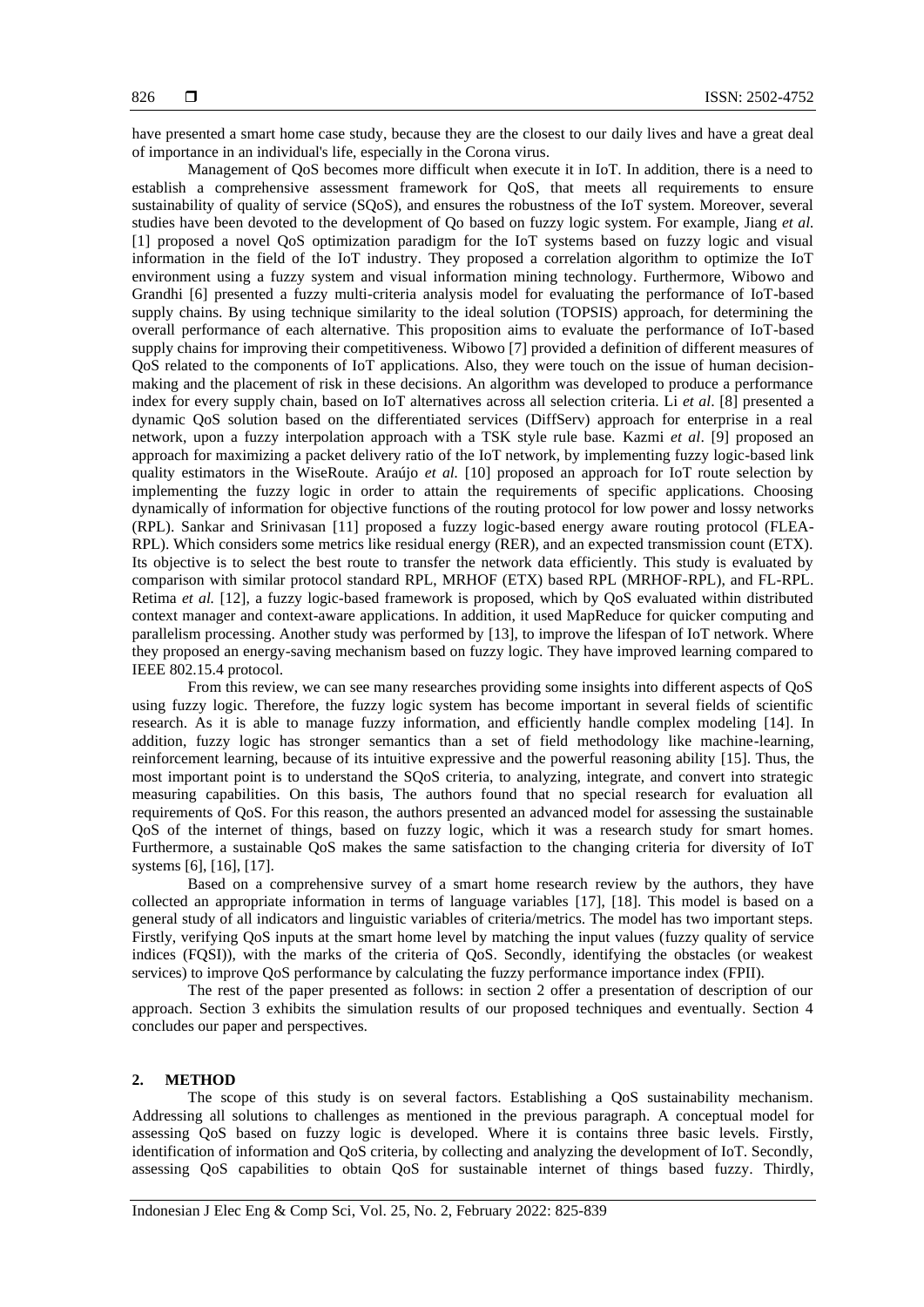determination an FPII score to specify the weakest areas for improving QoS performance [6]. The process takes place in four steps, as shown in Figure 1.



Figure 1. Framework steps to measure and evaluate the QoS for IoT

The description steps are represented as follows:

- Selection criteria, designations and attributes for assessing service quality.
- Selecting the appropriate language for QoS attributes
- Measuring performance ratings and importance weights for QoS
- Rounding linguistic terms from ambiguous numbers
- − Determine FQSI using fuzzy weights
- − Determining the Euclidean distance to match the FQSI with the approximate QoS level
- − Matching FQSI.
- − Analyze the main obstacles.

In this work, we proposed three basic algorithms: The criteria selection algorithm, which is for the identification of information and criteria of QoS by collecting and analyzing the IoT development. The defining a fuzzy quality of service index (FQSI) algorithm, which is to evaluate QoS capabilities and synthesize the ratings Ri and the weights Wi to obtain an FQSI. The fuzzy performance importance index (FPII) algorithm, which is determining the FPII to compute and identify weaker services to offer proposals for improvement of QoS performance. The following Table 1 represents the set of used notations in our paper.

|             | Table 1. Notaion table                                           |
|-------------|------------------------------------------------------------------|
| Notation    | Description                                                      |
| <b>FOSI</b> | Fuzzy Quality of service index                                   |
| <b>FPII</b> | Fuzzy performance importance index                               |
| QSI         | Quality of services index                                        |
| QS          | Is the natural language expression                               |
| R           | Performance rating                                               |
| W           | Importance weighting                                             |
| ED          | Euclidean Distance                                               |
| a, b, c     | The numbers for fuzzy triangular: Low, middle, and upper numbers |
| Rs          | Ranking score                                                    |

*Evaluation quality of service for internet of things based on fuzzy logic … (Lairedj Aboubaker Saddik)*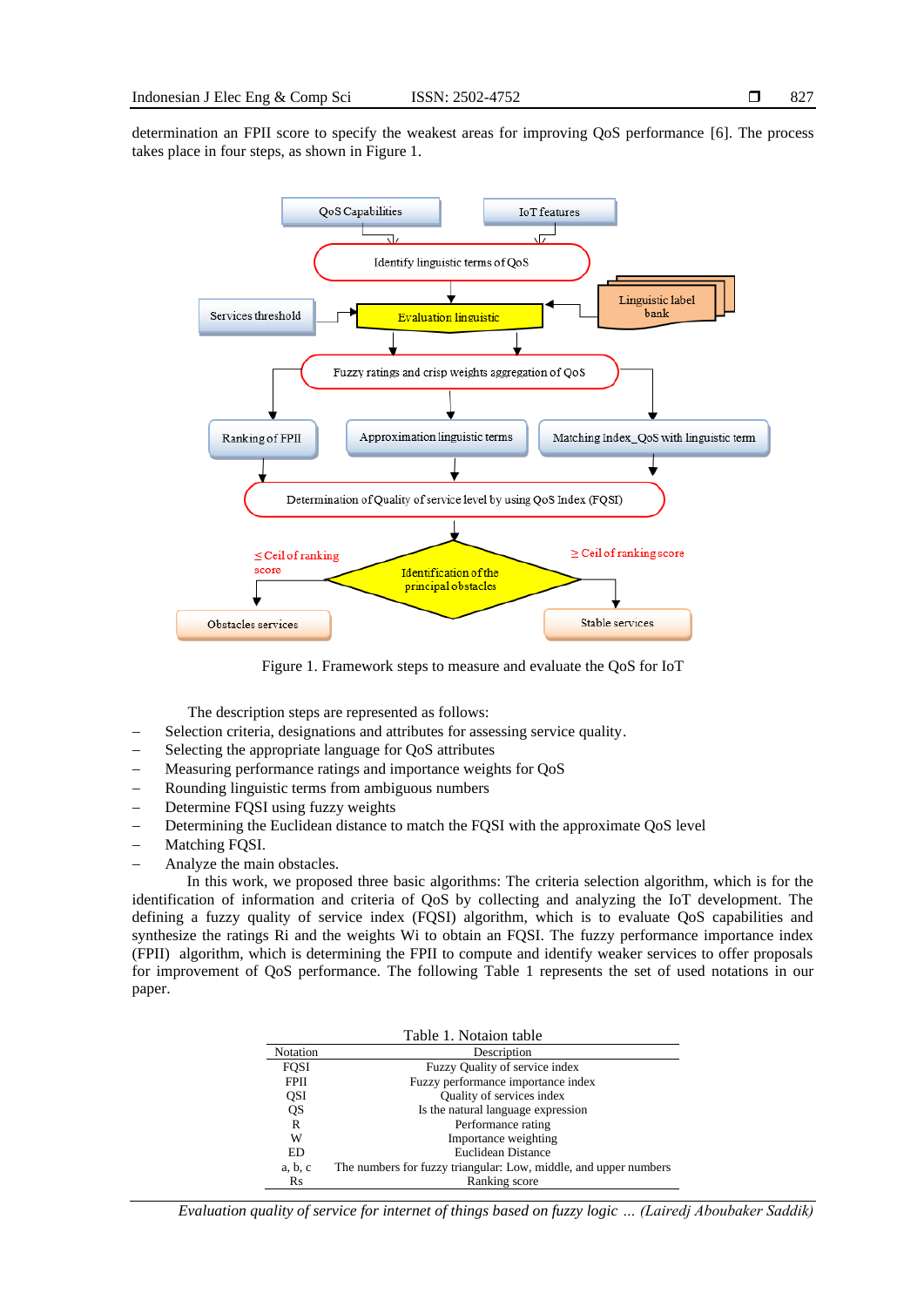#### **2.1. Criteria selection algorithm**

The first step depends on the selection of attributes and criteria related to the evaluation of the QoS criteria. Determine the appropriate linguistics terms for QoS attributes through systematic study and literature review. We proposed three levels: QoS layers, service standards, and service attributes. From experts and decision-makers, are collected and measured the performance ratings (R), the linguistic terms, and importance weights. Then, the linguistic terms are approximated to ambiguous numbers by fuzzy logic [10]. Which is a tool for converting human knowledge and their ability to make decisions into a mathematical formula. Using a fuzzy process [17], [18], the quality of service index (QSI) is constructed and determined by:

$$
QSI_i = \sum_{j=1}^{N} QS_{ij} \tag{1}
$$

$$
QSI = \sum_{i=1}^{N} R_i \times W_i
$$
 (2)

where,  $QS_{ij}$  is the QoS levels of capability j of system i, and  $R_{ij}$  and denote the SQoS index, and  $W_{ij}$  The weight of each SQoS capability.

$$
\sum_{j=1}^{N} W_i = 1 \tag{3}
$$

The fuzzy index of the SQoS criteria of level two can be calculated as:

$$
QSI_{ij} = \frac{\sum_{k=1}^{N} (QS_{ijk} \times W_{ijk})}{\sum_{i=1}^{N} W_{ijk}}
$$
(4)

where  $QS_{ijk}$  represents performance ( $R_{ijk}$ ) rating and  $W_{ijk}$  Represents a weight importance of QoS attributes [18]. The following Algorithm 1 shows the methodology of the first phase of this proposed model:

#### Algorithm 1: Criteria selection algorithm

```
INPUT (factors, criteria, and attributes);
Get (factors QoS, criteria QoS, attributes QoS) from label bank;
Nbr_fact := \overline{\Sigma} factors _QoS; Nbr_Crit := \overline{\Sigma}criteria _QoS; Nbr_att := \overline{\Sigma}attributes _QoS;
Identify: 
For I:= 1 to Nbr_fact do 
For I:= 1 to Nbr_Crit do
For I:= 1 to Nbr_att do
\{ QS[i]:= factors QoS[i]; QS[i][j]:= criteria QoS[i][j]; QS[i][j][k]:=
QoS attributes[i][j][k];}
Get (Per_R, Imp_W) from label bank;
```
# **2.2. Defining a fuzzy quality of service index algorithm**

Synthesizing Ri scores and Wi weights as follows:

$$
R_{ij} = \frac{\sum_{k=1}^{N} (R_{ijk} \times W_{ijk})}{\sum_{i=1}^{N} W_{ijk}}
$$
\n
$$
(5)
$$

$$
R_i = \frac{\sum_{j=1}^{N} (R_{ij})}{\sum_{j=1}^{N} j}
$$
\n
$$
(6)
$$

by using, the (5) it can be calculated FQSI:

$$
FQSI = \frac{QSI}{\sum_{l=1}^{N} w_i} \tag{7}
$$

to match this latter FQSI value with a natural expression. We use the Euclidean distance method [18] to find the approximate QoS level. By calculating, the distance between given fuzzy number and each of fuzzy numbers representing a set of natural language expressions. It can be calculated as follows:

$$
D (QSI, QS) = \left\{ \sum_{x \in p} \left[ f_{QSI}(x) - f_{QS}(x) \right]^2 \right\}^{1/2}
$$
 (8)

where QS is the natural language expression. The following Algorithm 2 shows the steps of the second phase.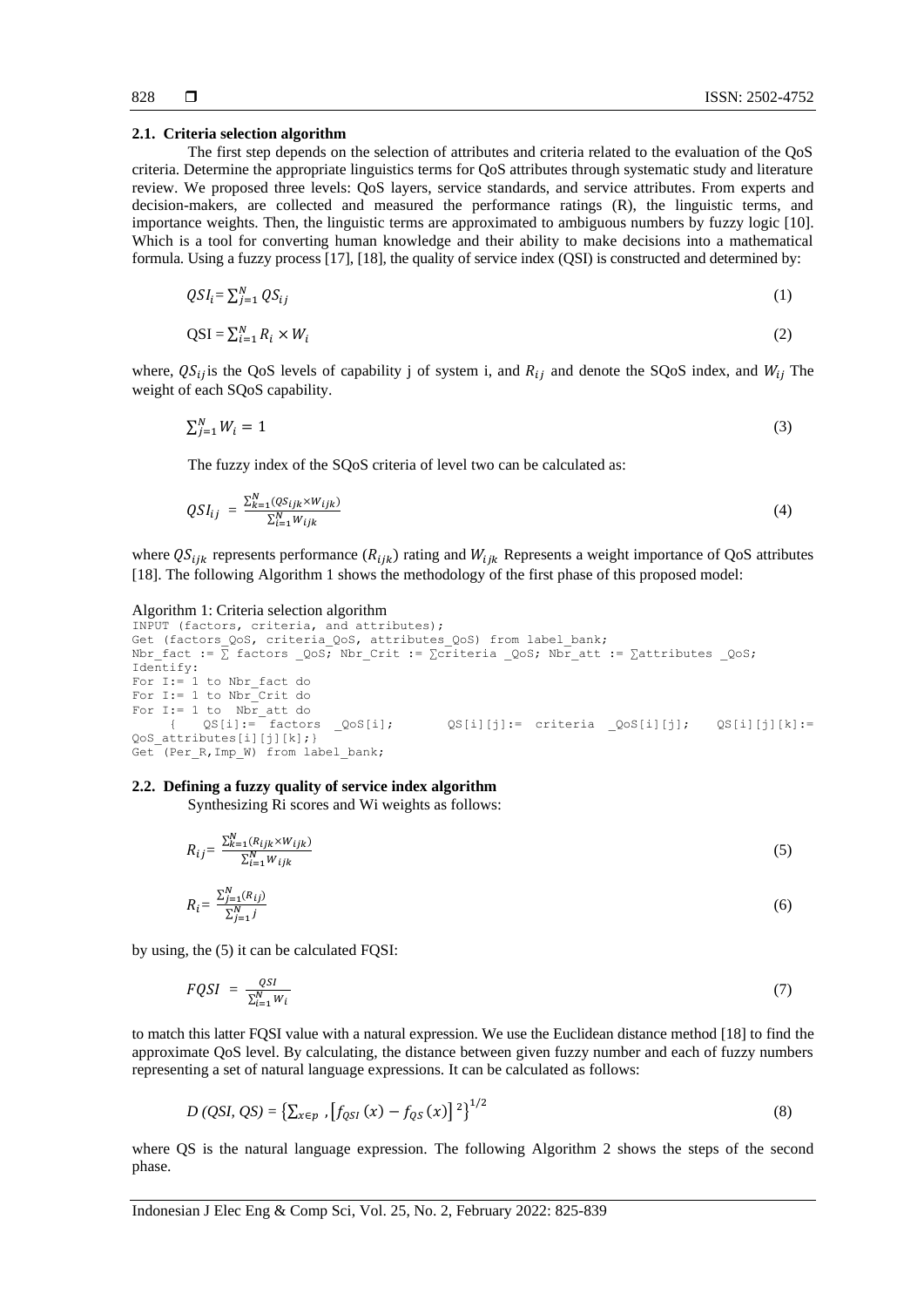#### **2.3. Determining the fuzzy performance importance index algorithm (FPII)**

Determining the fuzzy performance importance index algorithm as shown in Algorithm 3. FPII is used to identify obstacles and identify weaker services [16]-[19]. FPII is calculated as follows:

$$
FPIl_{ijk} = W'_{ijk} \times QS_{ijk} \tag{9}
$$

where:

$$
W'_{ijk} = [(1\ 1\ 1) - W_{ijk}] \tag{10}
$$

 $W_{iik}$  Is the fuzzy importance weight of the QoS for IoT element capability ijk.

Since fuzzy numbers do not always give a totally ordered set as do real numbers [17], [20]. All FPIIs must be classified. Here there are many measures of similarity between fuzzy numbers [20]. In order to be identified the main obstacles, we rely on the fuzzy number ranking of the centroid method [18], [20] membership function (a, b, c) as shown in a (10), where a, b, c, is the lower, medium, and upper triangular fuzzy numbers, defined as:

$$
Ranking Score = (a + 4b + c) / 6 \tag{11}
$$

Algorithm 3: Determining the fuzzy performance importance index (FPII)

```
Conventional crisp technique);
     Return crisp;
Get (R[i][j],R[i],QSI) from crisp[i];
Calcule (FPII);
Centroid method(FPII[i][j][k]); Return ranking score;
Get (stable service, obsacleservice) form ranking score;
    OUTPUT rate_score;
```
### **3. RESULTS AND DISCUSSION**

In this section, we developed the conceptual model for sustainability QoS assessment. Where the analysis study carried out based on measuring the presented parameters was conducted for a smart home based on the IoT system. The only difference is in the collection of data that may differ in diverse cases. The Matlab simulator was used to validate this proposed approach [21].

#### **3.1. Selection of criteria, labels, and attributes**

To assess QoS, we used a combination of advanced information technologies, and service management technology of smart homes. The model has been developed from literature analysis [22]-[31], and through experts. As a result, as shown in Table 2, there are three levels: QoS layer, QoS Criteria, QoS services.

# **3.2. Determining appropriate language terms for QoS attributes**

In order to evaluate the performance of the QoS capabilities. Therefore, the linguistic terms in this approach are used to assess the performance rating and importance weights of the QoS capabilities, based on the original data of the study in [18], as shown in Table 3. They are as follows: excellent (E), very good (VG), good (G), fair (F), poor (P), very poor (VP), and worst (W)} these terms are selected to assess the performance rating of QoS capabilities. In relation to the importance of QoS weights attributes, and very high (VH), high (H), fairly high (FH), medium (M), fairly low (FL), low (L), very low (VL) in terms of assessing the performance of QoS capabilities.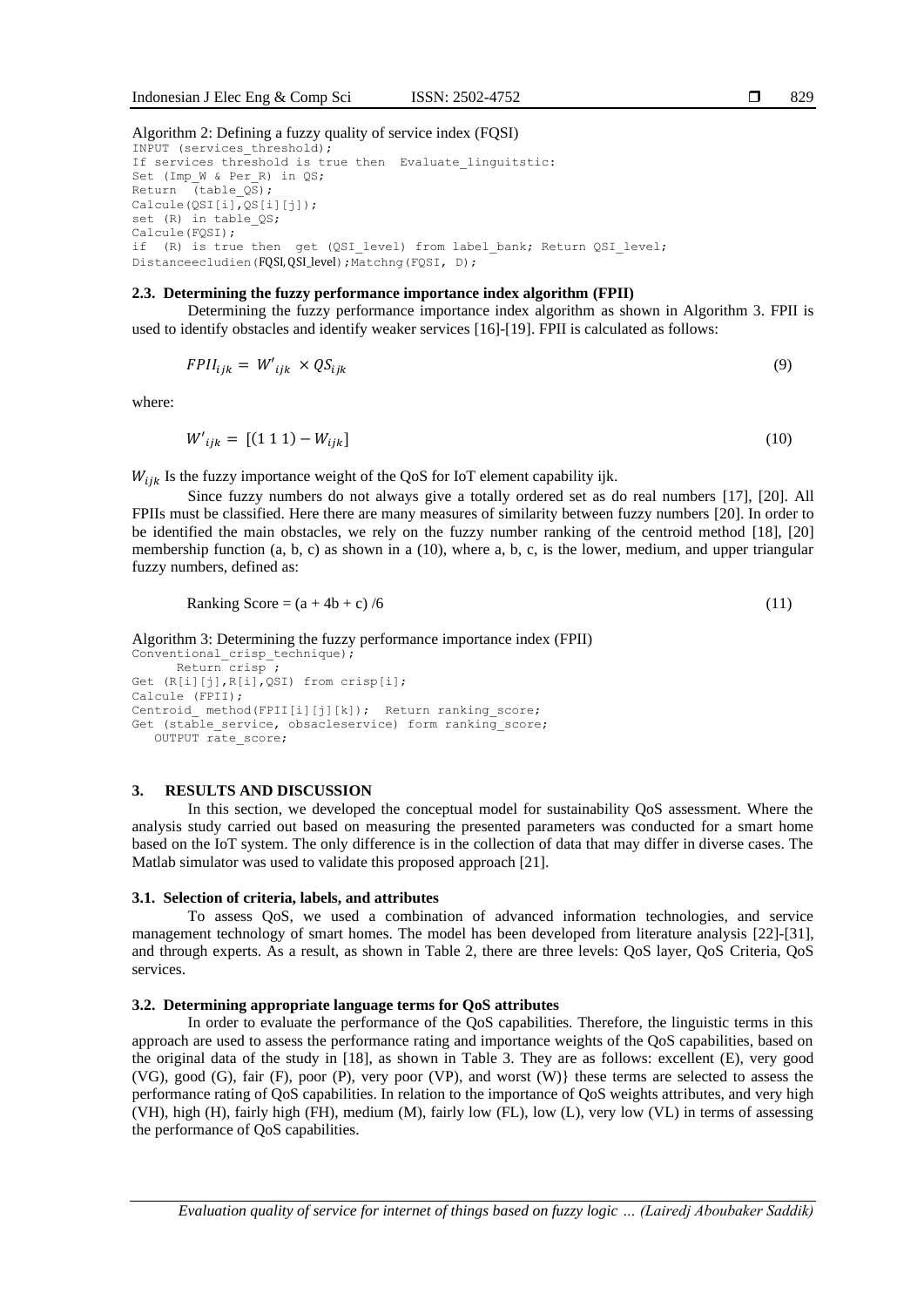|                             |                                | rable 2. Define the appropriate imguistic terminology for Q05 attributes $[22]$ -[31] |
|-----------------------------|--------------------------------|---------------------------------------------------------------------------------------|
| QoS Layer Index (QSi)       | QoS Criteria Index (QSij)      | QoS services Index (QSijk)                                                            |
| <b>Application services</b> | Smart Homes design             | Design of data collection procedures $(QS111)$                                        |
| layer $(QS_1)$              | Interface $(QS_{11})$          | Authorization and Authontication design $(QS112)$                                     |
|                             |                                | Design of technological infrastructure $(QS113)$                                      |
|                             | Remote devices services        | External IoT house-devices $(QS_{121})$                                               |
|                             | $(QS_{12})$                    | Stationary IoT house-devices $(QS_{122})$                                             |
|                             |                                | Supportive IoT house-devices $(QS_{123})$                                             |
|                             | Applications technologies      | Information and communication technology $(QS_{131})$                                 |
|                             | $(QS_{13})$                    | Telemetry: technologies to exchange information $(QS_{132})$                          |
|                             |                                | Systems strategies and new technologies surveillance $(QS133)$                        |
|                             |                                | Mobile operator assistants $(QS_{134})$                                               |
| Remote services layer       | <b>Information Processing</b>  | Information accuracy $(QS_{211})$                                                     |
| $(QS_2)$                    | Design: defines the robust     |                                                                                       |
|                             | and accurate information       | Trustworthiness $(QS212)$                                                             |
|                             | capturing $(QS_{21})$          | provenance of IoT $(QS_{213})$                                                        |
|                             | Remote control of house        | House Items $(QS_{221})$                                                              |
|                             | system $(QS_{22})$             | Remote IoT alarm (QS <sub>222</sub> )                                                 |
|                             |                                | Virtual monitoring of important devices $(QS223)$                                     |
|                             |                                | Remote Emergency $(QS_{224})$                                                         |
|                             |                                | Remote display and operation( $QS225$ )                                               |
|                             | Improve system                 | Identification systems $(QS_{231})$                                                   |
|                             | performance $(QS_{23})$        | Interconnected rooms information system $(QS_{232})$                                  |
|                             |                                | House System diversity $(QS_{233})$                                                   |
|                             |                                | Accessibility systems $(QS_{234})$                                                    |
|                             |                                | Operations and workflow management $(QS_{235})$                                       |
|                             | Computing                      |                                                                                       |
|                             | Technologies $(QS_{24})$       | Web server $(QS_{241})$                                                               |
|                             |                                | Cloud computing, edge computing, fog computing $(QS242)$                              |
|                             |                                | Nodes: identify central, cluster nodes and a base station $(QS_{243})$                |
| Knowledge services layer    | Human operator $(QS_{31})$     | Human trust autonomous systems $(QS_{311})$                                           |
| $(QS_3)$                    |                                | Monitoring for a house with Presence of people $(QS_{312})$                           |
|                             |                                | Improved house management $(QS_{313})$                                                |
|                             | Disease management             | Improved diagnostic and treatment $(QS_{321})$                                        |
|                             | $(QS_{32})$                    | Decreased cost $(QS_{322})$                                                           |
|                             |                                | Enhanced human management $(QS_{323})$                                                |
|                             | Decision-making systems        | Traceability of all information $(QS_{331})$                                          |
|                             | $(QS_{33})$                    | The machine understanding, semantic technology $(QS_{332})$                           |
|                             |                                | Learning method( $QS333$ )                                                            |
| Sensing services layer      | Sensor IoT $(QS_{41})$         | Technology things appropriate sensor to collect data $(QS_{411})$                     |
| (QS <sub>4</sub> )          |                                | Power consumption rate $(QS_{412})$                                                   |
|                             |                                | Sensing technologies $(QS_{413})$                                                     |
|                             |                                |                                                                                       |
|                             | Data acquisition $(QS_{42})$   | Data structure $(QS_{421})$                                                           |
|                             |                                | On-time access $(QS422)$                                                              |
|                             |                                | Data sources $(QS_{423})$                                                             |
|                             |                                | Data integration platforms $(QS_{424})$                                               |
|                             |                                | Data accuracy $(QS_{425})$                                                            |
|                             |                                | Storage capacity. $(QS_{426})$                                                        |
|                             |                                | Critical data $(QS_{427})$                                                            |
|                             | Reliability and                | Improve endurance $(QS_{431})$                                                        |
|                             | Continuity $(QS_{43})$         | Resource efficiency $(QS_{432})$                                                      |
|                             |                                | Complexity $(QS_{433})$                                                               |
|                             |                                | Scalability $(QS_{434})$                                                              |
| Networking services         | Communication Types[24]        | Human to human (H2H) $(QS_{511})$ ,                                                   |
| layer $(QS_5)$              | $(QS_{51})$                    | Human to machine (H2M) $(QS_{512})$                                                   |
|                             |                                | Machine to machine (M2M) $(QS_{513})$                                                 |
|                             |                                | Standardization and efficiency $(QS_{514})$                                           |
|                             | <b>Connection Technologies</b> | Message scheduling( $QS_{521}$ )                                                      |
|                             | $(QS_{52})$                    | Network Protocol $(QS_{522})$                                                         |
|                             |                                | Real-time cellular connectivity $(QS_{523})$                                          |
|                             | Routing $(QS_{53})$            | Large scale $(QS_{531})$                                                              |
|                             |                                | Traffic management and improve the throughput $(QS_{532})$                            |
|                             |                                | Range and coverage $(QS_{533})$                                                       |
|                             |                                | Routing paths across the IoT nodes $(QS_{534})$                                       |
|                             |                                | Mobility and location $(QS_{535})$                                                    |
|                             |                                |                                                                                       |

Table 2. Define the appropriate linguistic terminology for QoS attributes [22]-[31]

# **3.3. Measure R and W using linguistic terms**

The performance ratings and the importance weights for service quality attributes are measured using linguistic terms. The concept of linguistic variables to evaluate performance ratings and importance weights are defined in Table 3. These values are to be used directly to evaluate the rating, which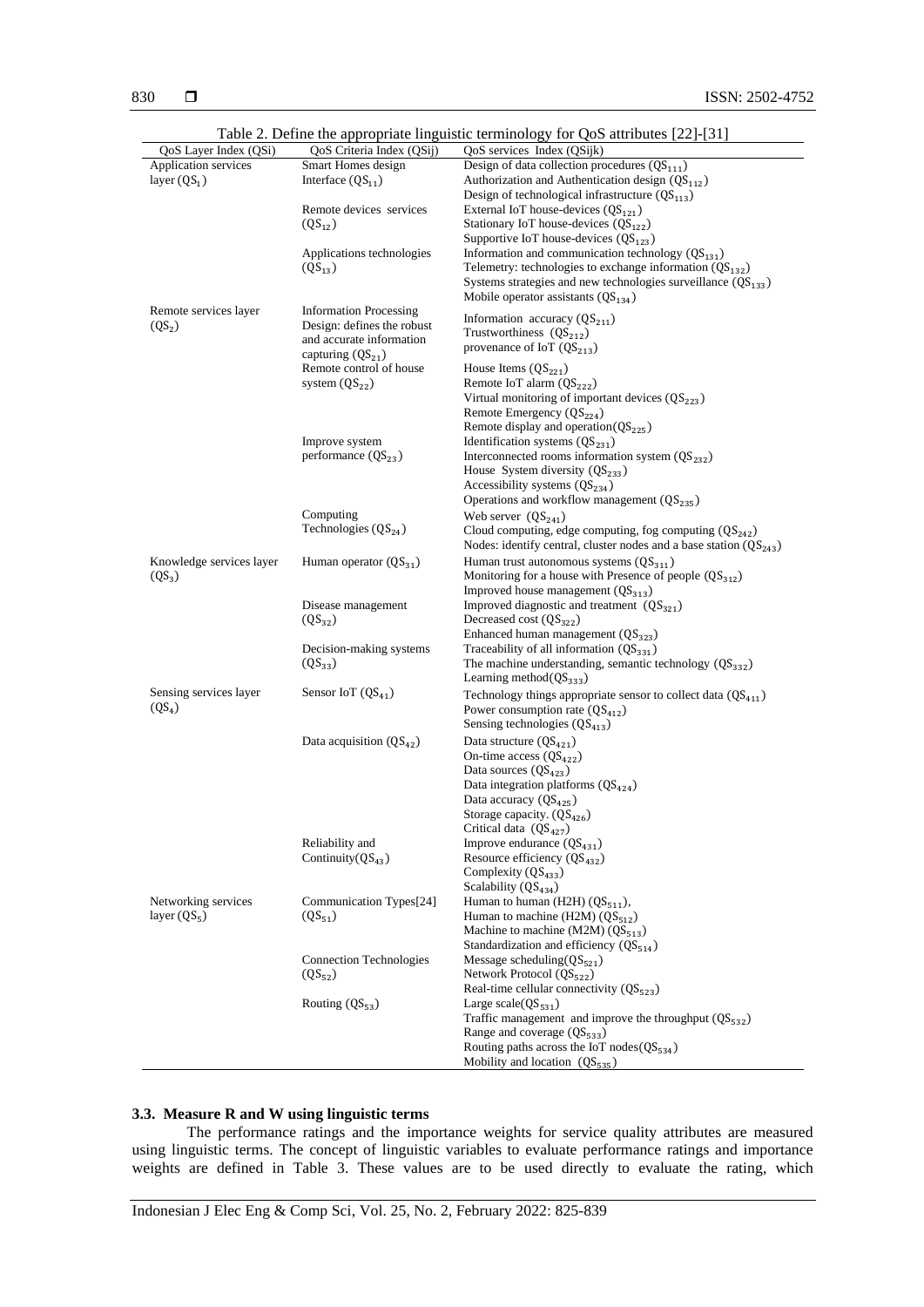characterizes the performance of different service quality capabilities, thorough evaluations of overall performance, and weight significance characteristics of QoS, as shown in Table 4.

Table 3. Linguistic variables with fuzzy numbers [18]

|                     |                      | W                   |                      |
|---------------------|----------------------|---------------------|----------------------|
| Linguistic variable | <b>Fuzzy</b> numbers | Linguistic variable | <b>Fuzzy</b> numbers |
| Worst (Wr)          | (0.0.5 1.5)          | Very low (VL)       | (00.050.15)          |
| Very poor (VP)      | (123)                | Low(L)              | (0.1 0.2 0.3)        |
| Poor $(P)$          | (23.55)              | Fairly low (FL)     | (0.2 0.35 0.5)       |
| Fair $(F)$          | (357)                | Medium (M)          | (0.3 0.5 0.7)        |
| Good(G)             | (56.58)              | Fairly high (FH)    | (0.5 0.65 0.8)       |
| Very good (VG)      | (789)                | High(H)             | (0.7 0.8 0.9)        |
| Excellent (E)       | (8.59.510)           | Very high (VH)      | (0.85 0.95 1.0)      |

| $(QS_i)$ | $(QS_{ij})$ | $(QS_{ijk})$                 | $W_i$ | $W_{ij}$     | $\mathbf{w_{1jk}}$ | $R_{1jk}$                 | $(QS_i)$ | $(QS_{ij})$ | $(QS_{ijk})$ | $\mathbf{w_i}$ | $W_{ij}$ | $W_{1jk}$                          | $R_{1jk}$   |
|----------|-------------|------------------------------|-------|--------------|--------------------|---------------------------|----------|-------------|--------------|----------------|----------|------------------------------------|-------------|
| $(QS_1)$ | $(QS_{11})$ | $(QS_{111})$                 | H     | H            | VH                 | VG                        | $(QS_4)$ | $(QS_{41})$ | $(QS_{411})$ | $\rm H$        | VH       | VH                                 | VG          |
|          |             | $(QS_{112})$                 |       |              | $\, {\rm H}$       | ${\bf G}$                 |          |             | $(QS_{412})$ |                |          | VH                                 | VG          |
|          |             | $(QS_{113})$                 |       |              | FH                 | G                         |          |             | $(QS_{413})$ |                |          | H                                  | ${\bf G}$   |
|          | $(QS_{12})$ |                              |       | H            |                    |                           |          | $(QS_{42})$ | $(QS_{421})$ |                | VH       | M                                  | ${\bf G}$   |
|          |             |                              |       |              |                    |                           |          |             | $(QS_{422})$ |                |          | <b>FH</b>                          | G           |
|          |             | $(QS_{121})$                 |       |              | M                  | $\mathbf F$               |          |             | $(QS_{423})$ |                |          | $\mathbf{FH}% _{2}(X)$             | ${\bf G}$   |
|          |             | $(QS_{122})$                 |       |              | M                  | ${\bf G}$                 |          |             | $(QS_{424})$ |                |          | M                                  | ${\bf G}$   |
|          |             | $(QS_{123})$                 |       |              | M                  | G                         |          |             | $(QS_{425})$ |                |          | H                                  | ${\bf G}$   |
|          |             |                              |       |              |                    |                           |          |             | $(QS_{426})$ |                |          | VH                                 | G           |
|          |             |                              |       |              |                    |                           |          |             | $(QS_{427})$ |                |          | VH                                 | ${\bf G}$   |
|          | $(QS_{13})$ | $(QS_{131})$                 |       | H            | H                  | G                         |          | $(QS_{43})$ | $(QS_{431})$ |                | VH       | H                                  | ${\bf G}$   |
|          |             | $(QS_{132})$                 |       |              | VH                 | VG                        |          |             | $(QS_{432})$ |                |          | $\mathbf{FH}% _{2}\left( X\right)$ | $\mathbf F$ |
|          |             | $(QS_{133})$                 |       |              | FH                 | G                         |          |             | $(QS_{433})$ |                |          | <b>FH</b>                          | $\mathbf F$ |
|          |             | $(QS_{134})$                 |       |              | H                  | VG                        |          |             | $(QS_{434})$ |                |          | <b>FH</b>                          | ${\bf G}$   |
| $(QS_2)$ | $(QS_{21})$ | $(QS_{211})$                 | VH    | H            | H                  | ${\bf G}$                 | $(QS_5)$ | $(QS_{51})$ | $(QS_{511})$ | H              | H        | $\mathbf{M}$                       | G           |
|          |             | $(QS_{212})$                 |       |              | H                  | $\mathbf G$               |          |             | $(QS_{512})$ |                |          | $\mathbf{M}$                       | ${\bf G}$   |
|          |             | $(QS_{213})$                 |       |              | $\, {\rm H}$       | ${\bf G}$                 |          |             | $(QS_{513})$ |                |          | $\mathbf{M}$                       | $\mathbf G$ |
|          |             |                              |       |              |                    |                           |          |             | $(QS_{514})$ |                |          | <b>FH</b>                          | G           |
|          | $(QS_{22})$ | $(QS_{221})$                 |       | VH           | H                  | $\mathbf F$               |          | $(QS_{52})$ | $(QS_{521})$ |                | $\rm H$  | VH                                 | VG          |
|          |             | $(QS_{222})$                 |       |              | FH                 | G                         |          |             | $(QS_{522})$ |                |          | H                                  | VG          |
|          |             | $(QS_{223})$                 |       |              | VH                 | VG                        |          |             | $(QS_{523}$  |                |          | H                                  | VG          |
|          |             | $(QS_{224})$                 |       |              | VH                 | VG                        |          |             |              |                |          |                                    |             |
|          |             | $(QS_{225})$                 |       |              | VH                 | VG                        |          |             |              |                |          |                                    |             |
|          | $(QS_{23})$ | $(QS_{231})$                 |       | H            | FH                 | VG                        |          | $(QS_{53})$ | $(QS_{531})$ |                | VH       | M<br>H                             | G           |
|          |             | $(QS_{232})$                 |       |              | M                  | G                         |          |             | $(QS_{532})$ |                |          |                                    | VG<br>VG    |
|          |             | $(QS_{233})$                 |       |              | FH<br>M            | G<br>$\mathbf G$          |          |             | $(QS_{533})$ |                |          | M<br>H                             | VG          |
|          |             | $(QS_{234})$                 |       |              |                    | ${\bf G}$                 |          |             | $(QS_{534})$ |                |          | H                                  | G           |
|          |             | $(QS_{235})$                 |       | H            | M                  |                           |          |             | $(QS_{535})$ |                |          |                                    |             |
|          | $(QS_{24})$ | $(QS_{241})$                 |       |              | M<br>M             | ${\bf G}$<br>G            |          |             |              |                |          |                                    |             |
|          |             | $(QS_{242})$                 |       |              | FH                 | VG                        |          |             |              |                |          |                                    |             |
|          |             | $(QS_{243})$                 | H     | VH           | VH                 | $\rm{VG}$                 |          |             |              |                |          |                                    |             |
| $(QS_3)$ | $(QS_{31})$ | $(QS_{311})$                 |       |              | VH                 | $\rm{VG}$                 |          |             |              |                |          |                                    |             |
|          |             | $(QS_{312})$                 |       |              | Η                  | ${\bf G}$                 |          |             |              |                |          |                                    |             |
|          | $(QS_{32})$ | $(QS_{313})$<br>$(QS_{321})$ |       | $\, {\rm H}$ | M                  | $\mathbf G$               |          |             |              |                |          |                                    |             |
|          |             | $(QS_{322})$                 |       |              | M                  | $\mathbf G$               |          |             |              |                |          |                                    |             |
|          |             | $(QS_{323})$                 |       |              | M                  | G                         |          |             |              |                |          |                                    |             |
|          | $(QS_{33})$ | $(QS_{331})$                 |       | $\, {\rm H}$ | H                  | G                         |          |             |              |                |          |                                    |             |
|          |             | $(QS_{332})$                 |       |              | FH                 | $\boldsymbol{\mathrm{F}}$ |          |             |              |                |          |                                    |             |
|          |             | $(QS_{333})$                 |       |              | Η                  | $\boldsymbol{\mathrm{F}}$ |          |             |              |                |          |                                    |             |
|          |             |                              |       |              |                    |                           |          |             |              |                |          |                                    |             |

Table 4. Performance of QoS attributes

#### **3.4. Rounding linguistic terms from ambiguous numbers**

The linguistic value can be manipulated with a fuzzy number [29], by applying the relationship between linguistic terms and fuzzy numbers. As shown in Table 4, linguistic terms are transferred in ambiguous numbers. The results are shown in Table 5.

## **3.5. Determine the FQSI using fuzzy weights**

FQSI is an aggregation of fuzzy scores with fuzzy weights, which represents the overall QoS. The fuzzy QoS Level two sustainability criteria index can be calculated using the (5).

 $QS_{11} = R_{11} = (5.8293 \quad 7.0938 \quad 8.3704)$  (12)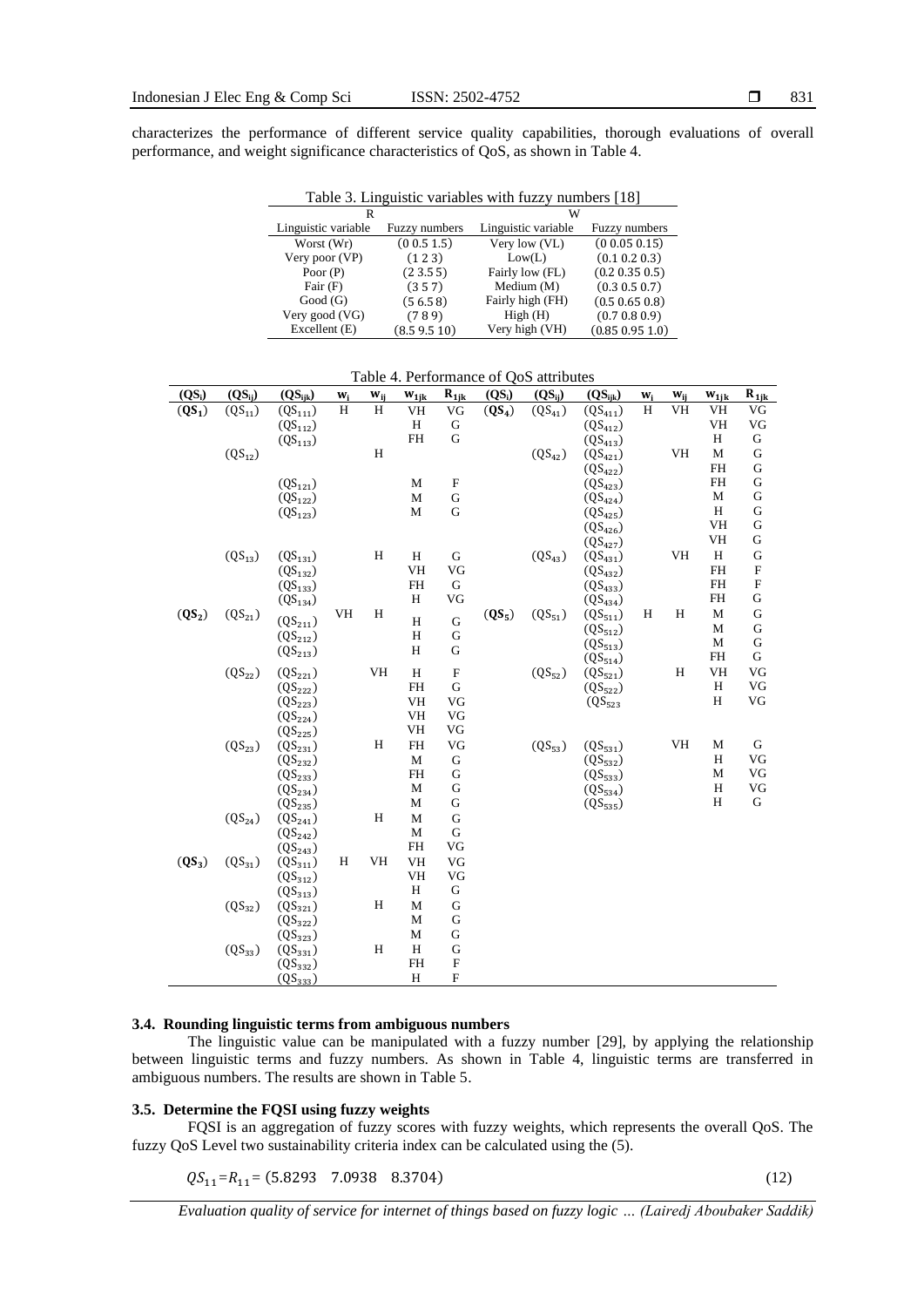As a sample, the fuzzy index for the criteria  $(QS_{11})$  can be calculated in (12). By applying the same equation, other fuzzy indexes of QSij and QSI are obtained as listed in Table 6. Finally, with applying the (6), the FQSI was calculated as follow:

FQSI = (5.4587 6.8291 8.2101)

|          |             |                              | Table 5. Rounding terms with ambiguous numbers |                 |                                      |                    |
|----------|-------------|------------------------------|------------------------------------------------|-----------------|--------------------------------------|--------------------|
| (QSi)    | (QSij)      | (QSijk)                      | w,                                             | $W_{ij}$        | $W_{\rm 1jk}$                        | $R_{1jk}$          |
| $(QS_1)$ | $(QS_{11})$ | $(QS_{111})$                 | (0.7 0.8 0.9)                                  | (0.7 0.8 0.9)   | (0.85 0.95 1.0)                      | (789)              |
|          |             | $(QS_{112})$                 |                                                |                 | (0.7 0.8 0.9)                        | (56.58)            |
|          |             | $(QS_{113})$                 |                                                |                 | (0.5 0.65 0.8)                       | (56.58)            |
|          | $(QS_{12})$ | $(QS_{121})$                 |                                                | (0.7 0.8 0.9)   | (0.3 0.5 0.7)                        | (357)              |
|          |             | $(QS_{122})$                 |                                                |                 | (0.3 0.5 0.7)                        | (56.58)            |
|          |             | $(QS_{123})$                 |                                                |                 | (0.3 0.5 0.7)                        | (56.58)            |
|          | $(QS_{13})$ | $(QS_{131})$                 |                                                | (0.7 0.8 0.9)   | (0.7 0.8 0.9)<br>$(0.85\ 0.95\ 1.0)$ | (56.58)<br>(789)   |
|          |             | $(QS_{132})$<br>$(QS_{133})$ |                                                |                 | (0.5 0.65 0.8)                       | (56.58)            |
|          |             | $(QS_{134})$                 |                                                |                 | (0.7 0.8 0.9)                        | (789)              |
| $(QS_2)$ | $(QS_{21})$ | $(QS_{211})$                 | (0.85 0.95 1.0)                                | (0.7 0.8 0.9)   | (0.7 0.8 0.9)                        | (56.58)            |
|          |             | $(QS_{212})$                 |                                                |                 | (0.7 0.8 0.9)                        | (56.58)            |
|          |             | $(QS_{213})$                 |                                                |                 | (0.7 0.8 0.9)                        | (56.58)            |
|          | $(QS_{22})$ | $(QS_{221})$                 |                                                | (0.85 0.95 1.0) | (0.7 0.8 0.9)                        | (357)              |
|          |             | $(QS_{222})$                 |                                                |                 | (0.5 0.65 0.8)                       | (56.58)            |
|          |             | $(QS_{223})$                 |                                                |                 | (0.85 0.95 1.0)                      | (789)              |
|          |             | $(QS_{224})$                 |                                                |                 | (0.85 0.95 1.0)                      | (789)              |
|          |             | $(QS_{225})$                 |                                                | (0.7 0.8 0.9)   | (0.85 0.95 1.0)<br>(0.5 0.65 0.8)    | (789)<br>(789)     |
|          | $(QS_{23})$ | $(QS_{231})$<br>$(QS_{232})$ |                                                |                 | (0.3 0.5 0.7)                        | (56.58)            |
|          |             | $(QS_{233})$                 |                                                |                 | (0.5 0.65 0.8)                       | (56.58)            |
|          |             | $(QS_{234})$                 |                                                |                 | (0.3 0.5 0.7)                        | (56.58)            |
|          |             | $(QS_{235})$                 |                                                |                 | (0.3 0.5 0.7)                        | (56.58)            |
|          | $(QS_{24})$ | $(QS_{241})$                 |                                                | (0.7 0.8 0.9)   | (0.3 0.5 0.7)                        | (56.58)            |
|          |             | $(QS_{242})$                 |                                                |                 | (0.3 0.5 0.7)                        | (56.58)            |
|          |             | $(QS_{243})$                 |                                                |                 | (0.5 0.65 0.8)                       | (789)              |
| $(QS_3)$ | $(QS_{31})$ | $(QS_{311})$                 | (0.7 0.8 0.9)                                  | (0.85 0.95 1.0) | (0.85 0.95 1.0)                      | (789)              |
|          |             | $(QS_{312})$                 |                                                |                 | (0.85 0.95 1.0)                      | (789)              |
|          |             | $(QS_{313})$                 |                                                |                 | (0.7 0.8 0.9)                        | (56.58)            |
|          | $(QS_{32})$ | $(QS_{321})$                 |                                                | (0.7 0.8 0.9)   | (0.3 0.5 0.7)<br>(0.3 0.5 0.7)       | (56.58)<br>(56.58) |
|          |             | $(QS_{322})$<br>$(QS_{323})$ |                                                |                 | (0.3 0.5 0.7)                        | (56.58)            |
|          | $(QS_{33})$ | $(QS_{331})$                 |                                                | (0.7 0.8 0.9)   | (0.7 0.8 0.9)                        | (56.58)            |
|          |             | $(QS_{332})$                 |                                                |                 | (0.5 0.65 0.8)                       | (357)              |
|          |             | $(QS_{333})$                 |                                                |                 | (0.7 0.8 0.9)                        | (357)              |
| $(QS_4)$ | $(QS_{41})$ | $(QS_{411})$                 | (0.7 0.8 0.9)                                  | (0.85 0.95 1.0) | (0.85 0.95 1.0)                      | (789)              |
|          |             | $(QS_{412})$                 |                                                |                 | (0.85 0.95 1.0)                      | (789)              |
|          |             | $(QS_{413})$                 |                                                |                 | (0.7 0.8 0.9)                        | (56.58)            |
|          | $(QS_{42})$ | $(QS_{421})$                 |                                                | (0.85 0.95 1.0) | (0.3 0.5 0.7)<br>(0.5 0.65 0.8)      | (56.58)            |
|          |             | $(QS_{422})$<br>$(QS_{423})$ |                                                |                 | (0.5 0.65 0.8)                       | (56.58)<br>(56.58) |
|          |             | $(QS_{424})$                 |                                                |                 | (0.3 0.5 0.7)                        | (56.58)            |
|          |             | $(QS_{425})$                 |                                                |                 | (0.7 0.8 0.9)                        | (56.58)            |
|          |             | $(QS_{426})$                 |                                                |                 | (0.85 0.95 1.0)                      | (56.58)            |
|          |             | $(QS_{427})$                 |                                                |                 | (0.85 0.95 1.0)                      | (56.58)            |
|          | $(QS_{43})$ | $(QS_{431})$                 |                                                | (0.85 0.95 1.0) | (0.7 0.8 0.9)                        | (56.58)            |
|          |             | $(QS_{432})$                 |                                                |                 | (0.5 0.65 0.8)                       | (357)              |
|          |             | $(QS_{433})$                 |                                                |                 | (0.5 0.65 0.8)                       | (357)              |
|          |             | $(QS_{434})$                 |                                                |                 | (0.5 0.65 0.8)                       | (56.58)            |
| $(QS_5)$ | $(QS_{51})$ | $(QS_{511})$                 | (0.7 0.8 0.9)                                  | (0.7 0.8 0.9)   | (0.3 0.5 0.7)                        | (56.58)            |
|          |             | $(QS_{512})$                 |                                                |                 | (0.3 0.5 0.7)<br>(0.3 0.5 0.7)       | (56.58)<br>(56.58) |
|          |             | $(QS_{513})$<br>$(QS_{514})$ |                                                |                 | (0.5 0.65 0.8)                       | (56.58)            |
|          | $(QS_{52})$ | $(QS_{521})$                 |                                                | (0.7 0.8 0.9)   | (0.85 0.95 1.0)                      | (789)              |
|          |             | $(QS_{522})$                 |                                                |                 | (0.7 0.8 0.9)                        | (789)              |
|          |             | $(QS_{523})$                 |                                                |                 | (0.7 0.8 0.9)                        | (789)              |
|          | $(QS_{53})$ | $(QS_{531})$                 |                                                | (0.85 0.95 1.0) | (0.3 0.5 0.7)                        | (56.58)            |
|          |             | $(QS_{532})$                 |                                                |                 | (0.7 0.8 0.9)                        | (789)              |
|          |             | $(QS_{533})$                 |                                                |                 | (0.3 0.5 0.7)                        | (789)              |
|          |             | $(QS_{534})$                 |                                                |                 | (0.7 0.8 0.9)                        | (789)              |
|          |             | $(QS_{535})$                 |                                                |                 | (0.7 0.8 0.9)                        | (56.58)            |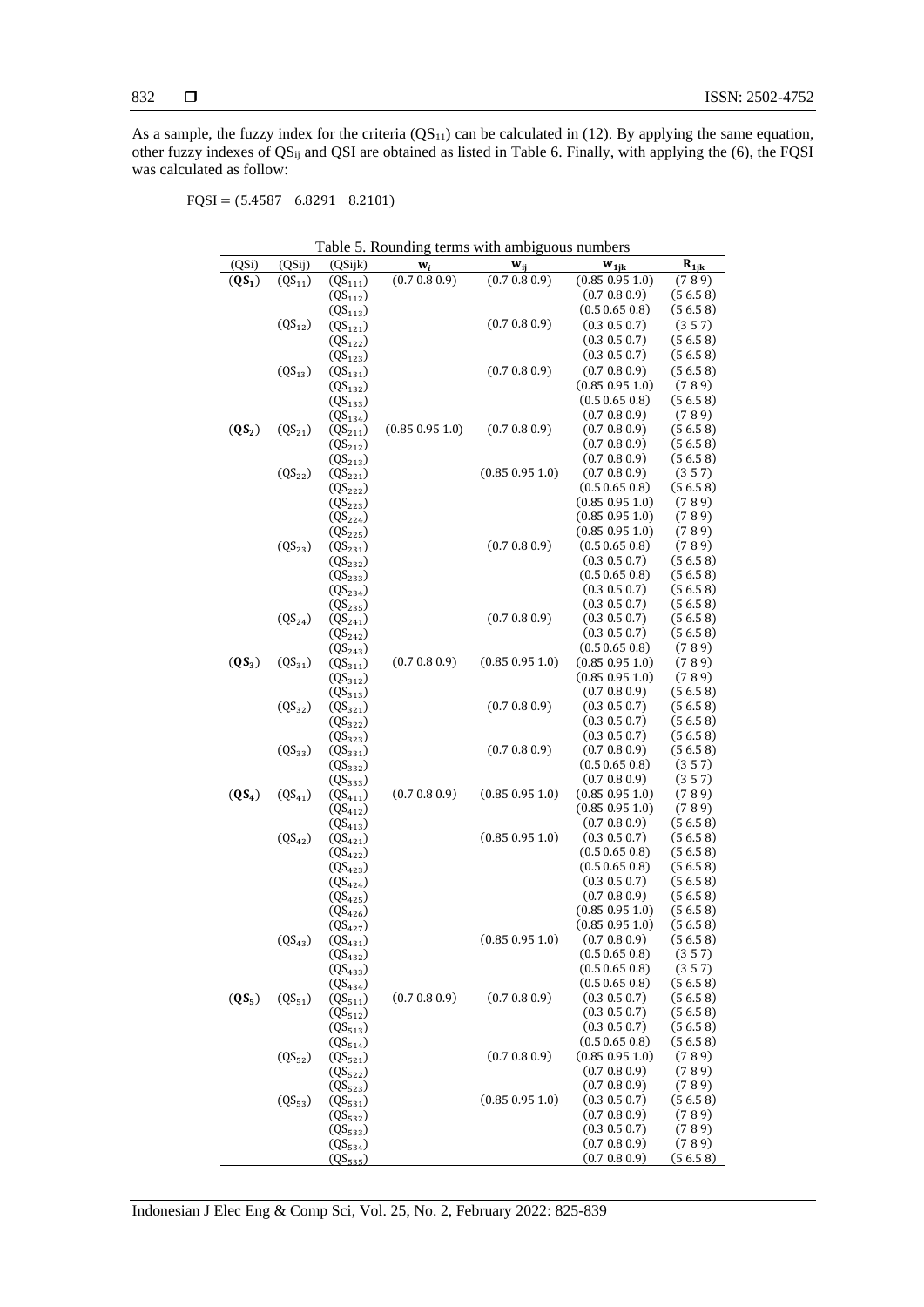|                 | Table 6. Fuzzy indexes |        |         |                  |                |          |         |  |  |  |  |
|-----------------|------------------------|--------|---------|------------------|----------------|----------|---------|--|--|--|--|
| $QS_i$          |                        | $R_i$  |         | $QS_{ii}$        |                | $R_{ii}$ |         |  |  |  |  |
| QS <sub>1</sub> | (5.4300)               | 6.8047 | 8.1883) | $QS_{11}$        | (5.8293 7.0938 |          | 8.3704) |  |  |  |  |
|                 |                        |        |         | $QS_{12}$        | (4.3333)       | 6.0000   | 7.6667) |  |  |  |  |
|                 |                        |        |         | $QS_{13}$        | (6.1273)       | 7.3203   | 8.5278) |  |  |  |  |
| QS <sub>2</sub> | (5.6055)               | 6.9136 | 8.2567) | $QS_{21}$        | (5.0000)       | 6.5000   | 8.0000) |  |  |  |  |
|                 |                        |        |         | $QS_{22}$        | (5.9867)       | 7.2151   | 8.4468) |  |  |  |  |
|                 |                        |        |         | $QS_{23}$        | (5.5263)       | 6.8482   | 8.2162) |  |  |  |  |
|                 |                        |        |         | QS <sub>24</sub> | (5.9091)       | 7.0909   | 8.3636) |  |  |  |  |
| QS <sub>3</sub> | (4.9711)               | 6.4873 | 7.9954) | $QS_{31}$        | (6.1765)       | 7.4286   | 8.6400) |  |  |  |  |
|                 |                        |        |         | $QS_{32}$        | (5.0000)       | 6.5000   | 8.0000) |  |  |  |  |
|                 |                        |        |         | $QS_{33}$        | (3.7368)       | 5.5333   | 7.3462) |  |  |  |  |
| QS <sub>4</sub> | (5.1692)               | 6.6155 | 8.0683) | $QS_{41}$        | (6.4167)       | 7.5556   | 8.6897) |  |  |  |  |
|                 |                        |        |         | $QS_{42}$        | (5.0000)       | 6.5000   | 8.0000) |  |  |  |  |
|                 |                        |        |         | $QS_{43}$        | (4.0909)       | 5.7909   | 7.5152) |  |  |  |  |
| $QS_{5}$        | (6.0864)               | 7.3088 | 8.5366) | $QS_{51}$        | (5.0000)       | 6.5000   | 8.0000) |  |  |  |  |
|                 |                        |        |         | $QS_{52}$        | (7.0000)       | 8.0000   | 9.0000  |  |  |  |  |
|                 |                        |        |         | $QS_{53}$        | (6.2593)       | 7.4265   | 8.6098) |  |  |  |  |

#### **3.6. Determine the euclidean distance to match FQSI with the approximate QoS level**

To identify the level of sustainability. The obtained FQSI can be matched with linguistic terms by using the (7). The natural linguistic set L [7], where L= {Extremely SQoS [EQS (7, 8.5, 10)]; Very SQoS [VQS (5.5, 7, 8.5)]; Medium SQoS [MQS (3.5, 5, 6.5)]; Fairly SQoS [FQS (1.5, 3, 4.5)]; Slowly SQoS [SQS (0, 1.5, 3)]}}. Euclidean distance D is obtained from the FQSI for each member of the L-set and is calculated as:

 $D(FQSI, EQS) = 2.893$  $D(FQSI, VQS) = 0.3391$  $D(FQSI, MQS) = 3.1791$  $D(FQSI, FQS) = 6.6407$  $D(FQSI, SQS) = 9.2381$ 

#### **3.7. Matching FQSI**

To the appropriate level After the distances are obtained, the minimum distance (D) is chosen as the current status as:

min{D(FQSI, EQS),D(FQSI, VQS),D(FQSI, MQS),D(FQSI, FQS),D(FQSI, SQS)} = D(FQSI, VQS)

thus, by matching the minimum D with a linguistic label, the sustainable quality of service index level can be identified as «very sustainable QoS», as shown in Figure 2.



Figure 2. Linguistic levels to match FQSI

#### **3.8. Analysis the main obstacles**

Regarding the efficiency of the QoS measurement method, the obtained fuzzy SQoS index has been validated using conventional crisp. The result obtained by applying the fuzzy and traditional approaches gives the same results as shown in Table 7, by using the conventional crispy technique, the service quality index was found at 6.84 and the resulting QSI was validated as shown in Table 8.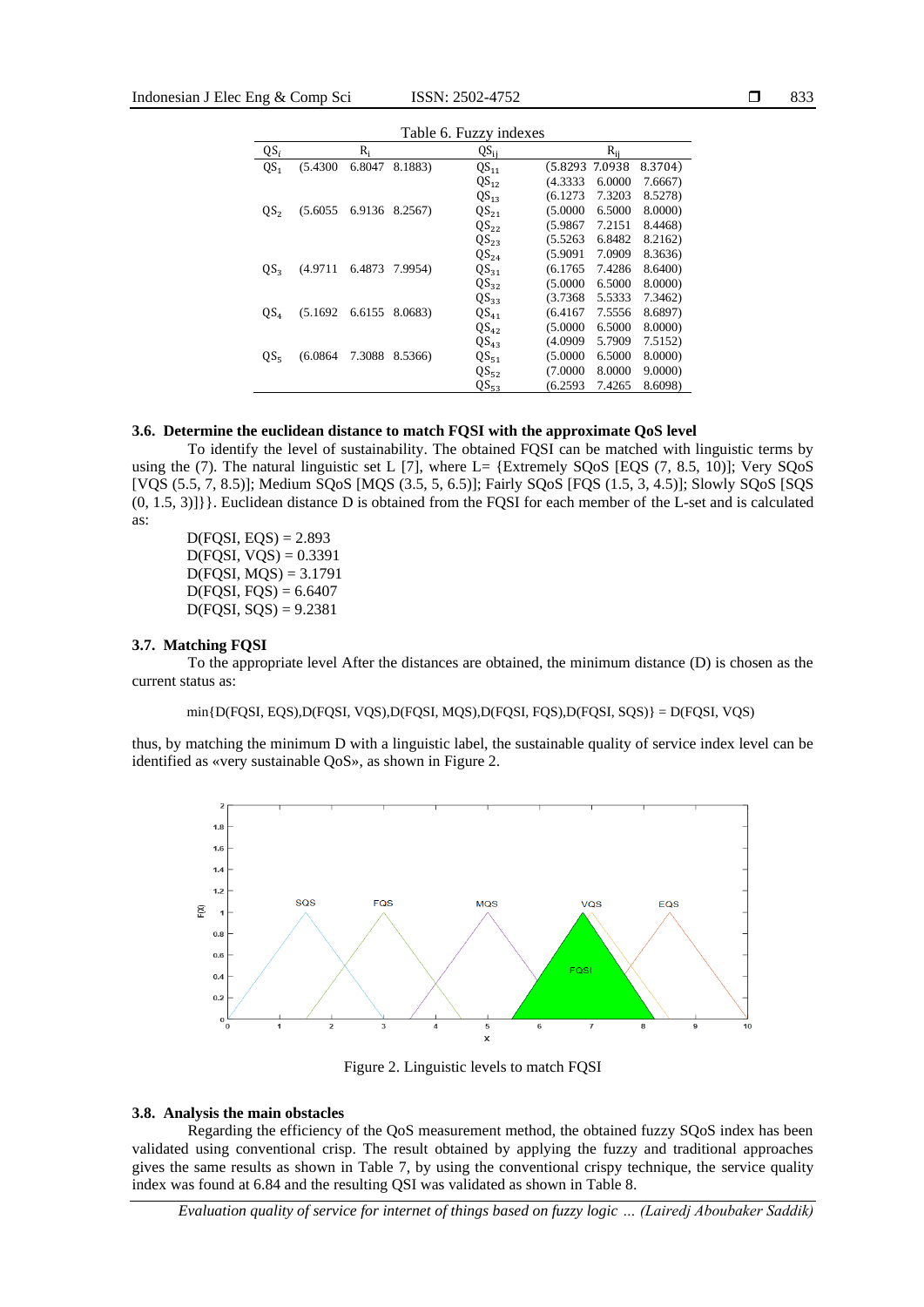|          | Table 7. A computation index of QoS attributes using crisp approach |                                        |                                     |                 |                                         |                    |                                  |                                   |      |  |
|----------|---------------------------------------------------------------------|----------------------------------------|-------------------------------------|-----------------|-----------------------------------------|--------------------|----------------------------------|-----------------------------------|------|--|
| $(QS_i)$ | $(QS_{ij})$                                                         | $(QS_{ijk})$                           | $W_i$                               | $W_{ij}$        | $W_{1jk}$                               | $R_{1jk}$          | $R_{ij}$                         | $R_i$                             | QSI  |  |
| $(QS_1)$ | $(QS_{11})$                                                         | $(QS_{111})$                           | (0.7 0.8 0.9)                       | (0.7 0.8 0.9)   | (0.85 0.95 1.0)                         | (789)              | $(5.837.018.37)$ $(5.436.818.2)$ |                                   | 6.84 |  |
|          |                                                                     | $(QS_{112})$                           |                                     |                 | (0.7 0.8 0.9)                           | (56.58)            |                                  |                                   |      |  |
|          |                                                                     | $(QS_{113})$                           |                                     |                 | (0.5 0.65 0.8)                          | (56.58)            |                                  |                                   |      |  |
|          |                                                                     | $(QS_{12}) (QS_{121})$                 |                                     | (0.7 0.8 0.9)   | (0.3 0.5 0.7)                           | (357)              | (4.336.007.66)                   |                                   |      |  |
|          |                                                                     | $(QS_{122})$                           |                                     |                 | (0.3 0.5 0.7)                           | (56.58)            |                                  |                                   |      |  |
|          |                                                                     | $(QS_{123})$                           |                                     | (0.7 0.8 0.9)   | (0.3 0.5 0.7)<br>(0.7 0.8 0.9)          | (56.58)<br>(56.58) | (6.137.328.53)                   |                                   |      |  |
|          |                                                                     | $(QS_{13}) (QS_{131})$<br>$(QS_{132})$ |                                     |                 | (0.85 0.95 1.0)                         | (789)              |                                  |                                   |      |  |
|          |                                                                     | $(QS_{133})$                           |                                     |                 | (0.5 0.65 0.8)                          | (56.58)            |                                  |                                   |      |  |
|          |                                                                     | $(QS_{134})$                           |                                     |                 | (0.7 0.8 0.9)                           | (789)              |                                  |                                   |      |  |
| $(QS_2)$ |                                                                     | $(QS_{21}) (QS_{211})$                 | $(0.85\ 0.95\ 1.1\ (0.7\ 0.8\ 0.9)$ |                 | (0.7 0.8 0.9)                           | (56.58)            | (56.58)                          | (5.616.918.26)                    |      |  |
|          |                                                                     | $(QS_{212})$                           |                                     |                 | (0.7 0.8 0.9)                           | (56.58)            |                                  |                                   |      |  |
|          |                                                                     | $(QS_{213})$                           |                                     |                 | (0.7 0.8 0.9)                           | (56.58)            |                                  |                                   |      |  |
|          |                                                                     | $(QS_{22}) (QS_{221})$                 |                                     | (0.85 0.95 1.0) | (0.7 0.8 0.9)                           | (357)              | (6.007.228.45)                   |                                   |      |  |
|          |                                                                     | $(QS_{222})$                           |                                     |                 | (0.5 0.65 0.8)                          | (56.58)            |                                  |                                   |      |  |
|          |                                                                     | $(QS_{223})$                           |                                     |                 | (0.85 0.95 1.0)                         | (789)              |                                  |                                   |      |  |
|          |                                                                     | $(QS_{224})$                           |                                     |                 | (0.85 0.95 1.0)                         | (789)              |                                  |                                   |      |  |
|          |                                                                     | $(QS_{225})$                           |                                     |                 | (0.85 0.95 1.0)                         | (789)              |                                  |                                   |      |  |
|          |                                                                     | $(QS_{23})$ $(QS_{231})$               |                                     | (0.7 0.8 0.9)   | (0.5 0.65 0.8)                          | (789)              | (5.536.858.22)                   |                                   |      |  |
|          |                                                                     | $(QS_{232})$<br>$(QS_{233})$           |                                     |                 | (0.3 0.5 0.7)<br>(0.5 0.65 0.8)         | (56.58)<br>(56.58) |                                  |                                   |      |  |
|          |                                                                     | $(QS_{234})$                           |                                     |                 | (0.3 0.5 0.7)                           | (56.58)            |                                  |                                   |      |  |
|          |                                                                     | $(QS_{235})$                           |                                     |                 | (0.3 0.5 0.7)                           | (56.58)            |                                  |                                   |      |  |
|          |                                                                     | $(QS_{24}) (QS_{241})$                 |                                     | (0.7 0.8 0.9)   | (0.3 0.5 0.7)                           | (56.58)            | (5.917.098.36)                   |                                   |      |  |
|          |                                                                     | $(QS_{242})$                           |                                     |                 | (0.3 0.5 0.7)                           | (56.58)            |                                  |                                   |      |  |
|          |                                                                     | $(QS_{243})$                           |                                     |                 | (0.5 0.65 0.8)                          | (789)              |                                  |                                   |      |  |
| $(QS_3)$ |                                                                     | $(QS_{31}) (QS_{311})$                 | (0.7 0.8 0.9)                       |                 | $(0.85\ 0.95\ 1.0)$ $(0.85\ 0.95\ 1.0)$ | (789)              |                                  | $(6.187.438.64)$ $(4.976.497.00)$ |      |  |
|          |                                                                     | $(QS_{312})$                           |                                     |                 | (0.85 0.95 1.0)                         | (789)              |                                  |                                   |      |  |
|          |                                                                     | $(QS_{313})$                           |                                     |                 | (0.7 0.8 0.9)                           | (56.58)            |                                  |                                   |      |  |
|          |                                                                     | $(QS_{32}) (QS_{321})$                 |                                     | (0.7 0.8 0.9)   | (0.3 0.5 0.7)                           | (56.58)            | (56.58)                          |                                   |      |  |
|          |                                                                     | $(QS_{322})$<br>$(QS_{323})$           |                                     |                 | (0.3 0.5 0.7)<br>(0.3 0.5 0.7)          | (56.58)<br>(56.58) |                                  |                                   |      |  |
|          |                                                                     | $(QS_{33}) (QS_{331})$                 |                                     | (0.7 0.8 0.9)   | (0.7 0.8 0.9)                           | (56.58)            | (3.745.337.35)                   |                                   |      |  |
|          |                                                                     | $(QS_{332})$                           |                                     |                 | (0.5 0.65 0.8)                          | (357)              |                                  |                                   |      |  |
|          |                                                                     | $(QS_{333})$                           |                                     |                 | (0.7 0.8 0.9)                           | (357)              |                                  |                                   |      |  |
| $(QS_4)$ |                                                                     | $(QS_{41}) (QS_{411})$                 | (0.7 0.8 0.9)                       |                 | $(0.85\ 0.95\ 1.0)$ $(0.85\ 0.95\ 1.0)$ | (789)              |                                  | $(6.427.568.69)$ $(5.176.628.09)$ |      |  |
|          |                                                                     | $(QS_{412})$                           |                                     |                 | $(0.85\ 0.95\ 1.0)$                     | (789)              |                                  |                                   |      |  |
|          |                                                                     | $(QS_{413})$                           |                                     |                 | (0.7 0.8 0.9)                           | (56.58)            |                                  |                                   |      |  |
|          |                                                                     | $(QS_{42}) (QS_{421})$                 |                                     | (0.85 0.95 1.0) | (0.3 0.5 0.7)                           | (56.58)            | (56.58)                          |                                   |      |  |
|          |                                                                     | $(QS_{422})$                           |                                     |                 | (0.5 0.65 0.8)                          | (56.58)            |                                  |                                   |      |  |
|          |                                                                     | $(QS_{423})$<br>$(QS_{424})$           |                                     |                 | (0.5 0.65 0.8)<br>(0.3 0.5 0.7)         | (56.58)<br>(56.58) |                                  |                                   |      |  |
|          |                                                                     | $(QS_{425})$                           |                                     |                 | (0.7 0.8 0.9)                           | (56.58)            |                                  |                                   |      |  |
|          |                                                                     | $(QS_{426})$                           |                                     |                 | $(0.85\ 0.95\ 1.0)$ $(5.6.5\ 8)$        |                    |                                  |                                   |      |  |
|          |                                                                     | $(QS_{427})$                           |                                     |                 | $(0.85\ 0.95\ 1.0)$ $(5.65\ 8)$         |                    |                                  |                                   |      |  |
|          |                                                                     | $(QS_{43}) (QS_{431})$                 |                                     | (0.85 0.95 1.0) | (0.7 0.8 0.9)                           | (56.58)            | (4.095.797.52)                   |                                   |      |  |
|          |                                                                     | $(QS_{432})$                           |                                     |                 | (0.5 0.65 0.8)                          | (357)              |                                  |                                   |      |  |
|          |                                                                     | $(QS_{433})$                           |                                     |                 | (0.5 0.65 0.8)                          | (357)              |                                  |                                   |      |  |
|          |                                                                     | $(QS_{434})$                           |                                     |                 | (0.5 0.65 0.8)                          | (56.58)            |                                  |                                   |      |  |
| $(QS_5)$ | $(QS_{51})$                                                         | $(QS_{511})$                           | (0.7 0.8 0.9)                       | (0.7 0.8 0.9)   | (0.3 0.5 0.7)                           | (56.58)            | (56.58)                          | (6.097.318.54)                    |      |  |
|          |                                                                     | $(QS_{512})$<br>$(QS_{513})$           |                                     |                 | (0.3 0.5 0.7)<br>(0.3 0.5 0.7)          | (56.58)<br>(56.58) |                                  |                                   |      |  |
|          |                                                                     | $(QS_{514})$                           |                                     |                 | (0.5 0.65 0.8)                          | (56.58)            |                                  |                                   |      |  |
|          |                                                                     | $(QS_{52}) (QS_{521})$                 |                                     | (0.7 0.8 0.9)   | (0.85 0.95 1.0)                         | (789)              | (789)                            |                                   |      |  |
|          |                                                                     | $(QS_{522})$                           |                                     |                 | (0.7 0.8 0.9)                           | (789)              |                                  |                                   |      |  |
|          |                                                                     | $(QS_{523})$                           |                                     |                 | (0.7 0.8 0.9)                           | (789)              |                                  |                                   |      |  |
|          |                                                                     | $(QS_{53})$ $(QS_{531})$               |                                     | (0.85 0.95 1.0) | (0.3 0.5 0.7)                           | (56.58)            | (6.267.438.61)                   |                                   |      |  |
|          |                                                                     | $(QS_{532})$                           |                                     |                 | (0.7 0.8 0.9)                           | (789)              |                                  |                                   |      |  |
|          |                                                                     | $(QS_{533})$                           |                                     |                 | (0.3 0.5 0.7)                           | (789)              |                                  |                                   |      |  |
|          |                                                                     | $(QS_{534})$                           |                                     |                 | (0.7 0.8 0.9)                           | (789)              |                                  |                                   |      |  |
|          |                                                                     | $(QS_{535})$                           |                                     |                 | (0.7 0.8 0.9)                           | (56.58)            |                                  |                                   |      |  |

Regarding the efficiency of the SQoS index measurement method. Table 8 monitors the result obtained by applying the fuzzy and conventional approaches, leading to similar conclusions. The FQSI is generated by the fuzzy logic approach and expressed in terms of value ranges. This rating can give an overall solution of the relevant possibility and ensure that the decision taken in the selection process is correct. In addition, it gives decision-makers great flexibility in making decisions making.

Indonesian J Elec Eng & Comp Sci, Vol. 25, No. 2, February 2022: 825-839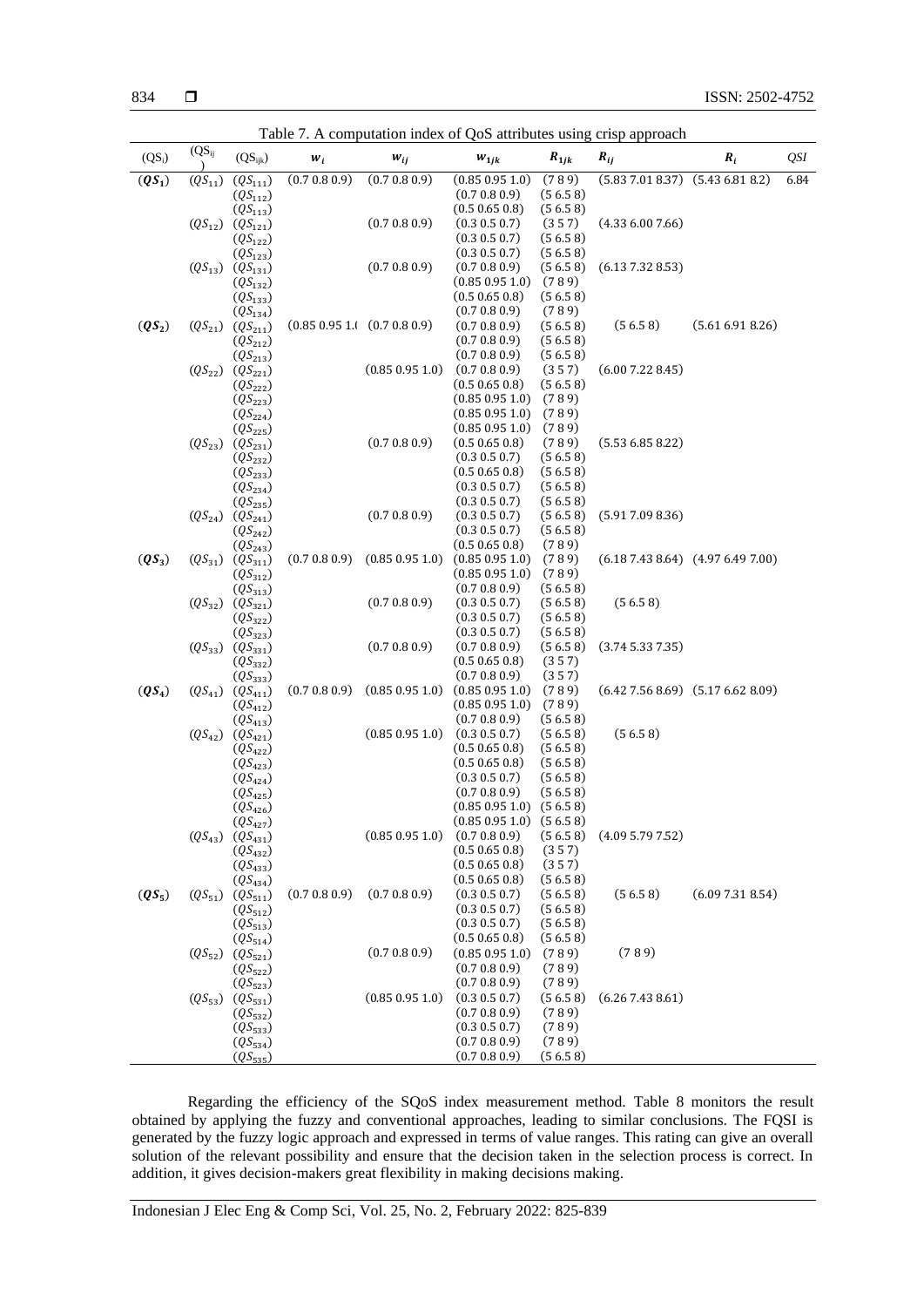|                |      |                                |      | Table 8. A comparison between two approaches, fuzzy and crisp logic |
|----------------|------|--------------------------------|------|---------------------------------------------------------------------|
| Approach       |      | OoS sustainability index Range |      | Linguistic labeling                                                 |
| Fuzy logic     |      | $(5.46 \t6.83 \t8.21)$         | 2.75 | very sustainable OoS                                                |
| Crisp Approach | 6.84 |                                |      | very sustainable OoS                                                |

According to the evaluation, there were obstacles that could influence the SQoS. To identify these obstacles for improving the sustainability level of QoS [16], we used FPII, as indicated in the (8) and (9), which combines R and W of each sustainability service. For example,

 $FPII_{111} = (1.05 0.4 0.0)$ 

then, the remaining attributes of the FPII are calculated by the same method cited above [17], as shown in Table 9. The ranking of the fuzzy number is based on a centroid method for the membership function (a, b, c) (10), where a, b, c, they are the lower, middle, and higher numbers than the triangular fuzzy number.

Ranking Score  $= 0.44$ 

To identify the few critical barriers, experts set a value of 0.93 as a threshold to distinguish critical obstacles to be improved as shown in Figure 3. Subsequently, as shown in Table 9, depending on the threshold value we found that there are 14 values less than or equal to the threshold value. These values represent the weaker features of the services in the system, and therefore these fourteen attributes represent significant contributions and should be improved to achieve SQoS. In addition, in Figure 4, an illustrative comparison between the number of total services and the results obtained for each of the layers of quality of service. In terms of the rate of high and low services. The purpose of this comparison is to clarify and help developers to decide which area or layer to focus on in order to improve and develop.

As shown in Figure 5, based on the assessment method approach in the smart home system, the obtained result has two principal limited values, which are the values of the low services that are closest to optimization, and the values of the worst lower services. This assessment provides an illustration for determining the QoS in order to improve and ensure the sustainability of services. In addition, FPII of QoS was computed to improve the weaker services areas that have been identified. 78% of the best stable services were found, which is an encouraging percentage compared to the ratio of the weakest services estimated at 22% as shown in Figure 6. Through these percentages, we conclude that the proposed approach is highly capable of evaluating QoS. In addition, it ensures the continuity of the system by identifying the least effective services and the sustainability of high services.



Figure 3. Ranking scores for services and threshold value of low services

As shown in the Table 10, the weakest services were classified. Some modifications and amelioration were made to improve these services and obstacles. For example, data control management applications, and regular maintenance could be increase data confidentiality and improve operational efficiency to develop a remote control system. Installations of many IoT items could be improved, by a good identification of our need for IoT elements. The development of a trusted operator for mixed-use users could improve the independent systems of users.

*Evaluation quality of service for internet of things based on fuzzy logic … (Lairedj Aboubaker Saddik)*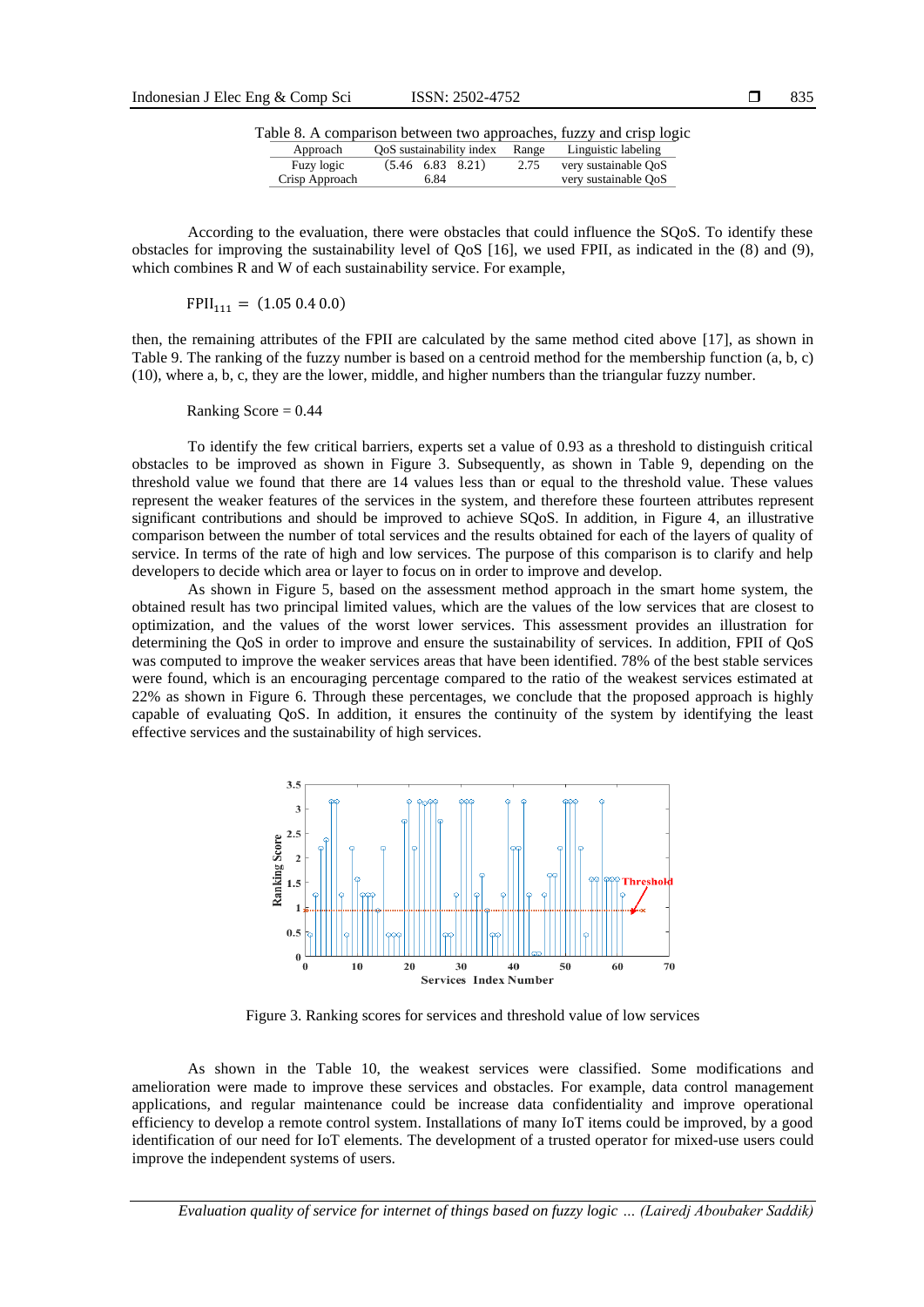|                              | Table 9. The fuzzy performance index of QoS attributes |                                                     |                    |                                        |               |  |  |  |  |  |
|------------------------------|--------------------------------------------------------|-----------------------------------------------------|--------------------|----------------------------------------|---------------|--|--|--|--|--|
| (QSijk)                      | $W_{1ik}$                                              | $\overline{\mathbf{w}'}_{1j\underline{\mathbf{k}}}$ | $R_{1jk}$          | <b>FPII</b>                            | Ranking score |  |  |  |  |  |
| $(QS_{111})$                 | (0.85 0.95 1.0)                                        | (0.15 0.05 0.0)                                     | (789)              | (1.05 0.4 0.0)                         | 0.44          |  |  |  |  |  |
| $(QS_{112})$                 | (0.7 0.8 0.9)                                          | (0.3 0.2 0.1)                                       | (56.58)            | (1.5 1.3 0.8)                          | 1.25          |  |  |  |  |  |
| $(QS_{113})$                 | (0.5 0.65 0.8)                                         | (0.5 0.35 0.2)                                      | (56.58)            | (2.5 2.28 1.6)                         | 2.20          |  |  |  |  |  |
| $(QS_{121})$                 | (0.3 0.5 0.7)                                          | (0.7 0.5 0.3)                                       | (357)              | (2.12.52.1)                            | 2.37          |  |  |  |  |  |
| $(QS_{122})$                 | (0.3 0.5 0.7)                                          | (0.7 0.5 0.3)                                       | (56.58)            | (3.53.252.4)                           | 3.15          |  |  |  |  |  |
| $(QS_{123})$                 | (0.3 0.5 0.7)                                          | (0.7 0.5 0.3)                                       | (56.58)            | (3.53.252.4)                           | 3.15          |  |  |  |  |  |
| $(QS_{131})$                 | (0.7 0.8 0.9)                                          | (0.3 0.2 0.1)                                       | (56.58)            | (1.5 1.3 0.8)                          | 1.25          |  |  |  |  |  |
| $(QS_{132})$                 | (0.85 0.95 1.0)                                        | (0.15 0.05 0.0)                                     | (789)              | (1.05 0.4 0.0)                         | 0.44          |  |  |  |  |  |
| $(QS_{133})$                 | (0.5 0.65 0.8)                                         | (0.5 0.35 0.2)                                      | (56.58)            | (2.5 2.28 1.6)                         | 2.20          |  |  |  |  |  |
| $(QS_{134})$                 | (0.7 0.8 0.9)                                          | (0.3 0.2 0.1)                                       | (789)              | (2.11.60.9)                            | 1.57          |  |  |  |  |  |
| $(QS_{211})$                 | (0.7 0.8 0.9)                                          | (0.3 0.2 0.1)                                       | (56.58)            | (1.5 1.3 0.8)                          | 1.25          |  |  |  |  |  |
| $(QS_{212})$                 | (0.7 0.8 0.9)                                          | (0.3 0.2 0.1)                                       | (56.58)            | (1.5 1.3 0.8)                          | 1.25          |  |  |  |  |  |
| $(QS_{213})$                 | (0.7 0.8 0.9)                                          | (0.3 0.2 0.1)                                       | (56.58)            | (1.51.30.8)                            | 1.25          |  |  |  |  |  |
| $(QS_{221})$                 | (0.7 0.8 0.9)                                          | (0.3 0.2 0.1)                                       | (357)              | (0.9 1.0 0.7)                          | 0.93          |  |  |  |  |  |
| $(QS_{222})$                 | (0.5 0.65 0.8)                                         | (0.5 0.35 0.2)                                      | (56.58)            | (2.5 2.28 1.6)                         | 2.20          |  |  |  |  |  |
| $(QS_{223})$                 | (0.85 0.95 1.0)                                        | (0.15 0.05 0.0)                                     | (789)              | (1.05 0.4 0.0)                         | 0.44          |  |  |  |  |  |
| $(QS_{224})$                 | (0.85 0.95 1.0)                                        | $(0.15\ 0.05\ 0.0)$                                 | (789)              | (1.05 0.4 0.0)                         | 0.44          |  |  |  |  |  |
| $(QS_{225})$                 | (0.85 0.95 1.0)                                        | (0.15 0.05 0.0)                                     | (789)              | (1.05 0.4 0.0)                         | 0.44          |  |  |  |  |  |
| $(QS_{231})$                 | (0.5 0.65 0.8)                                         | (0.5 0.35 0.2)<br>(0.7 0.5 0.3)                     | (789)              | (3.5 2.8 1.8)                          | 2.75<br>3.15  |  |  |  |  |  |
| $(QS_{232})$                 | (0.3 0.5 0.7)<br>(0.5 0.65 0.8)                        | (0.5 0.35 0.2)                                      | (56.58)<br>(56.58) | (3.53.252.4)<br>(2.5 2.28 1.6)         | 2.20          |  |  |  |  |  |
| $(QS_{233})$<br>$(QS_{234})$ | (0.3 0.5 0.7)                                          | (0.7 0.5 0.3)                                       | (56.58)            | (3.53.252.4)                           | 3.15          |  |  |  |  |  |
| $(QS_{235})$                 | (0.3 0.5 0.7)                                          | (0.7 0.5 0.3)                                       | (56.58)            | (3.53.252.4)                           | 3.1           |  |  |  |  |  |
| $(QS_{241})$                 | (0.3 0.5 0.7)                                          | (0.7 0.5 0.3)                                       | (56.58)            | (3.53.252.4)                           | 3.15          |  |  |  |  |  |
| $(QS_{242})$                 | (0.3 0.5 0.7)                                          | (0.7 0.5 0.3)                                       | (56.58)            | (3.53.252.4)                           | 3.15          |  |  |  |  |  |
| $(QS_{243})$                 | (0.5 0.65 0.8)                                         | (0.5 0.35 0.2)                                      | (789)              | (3.5 2.8 1.8)                          | 2.75          |  |  |  |  |  |
| $(QS_{311})$                 | (0.85 0.95 1.0)                                        | (0.15 0.05 0.0)                                     | (789)              | (1.05 0.4 0.0)                         | 0.44          |  |  |  |  |  |
| $(QS_{312})$                 | (0.85 0.95 1.0)                                        | (0.15 0.05 0.0)                                     | (789)              | (1.05 0.4 0.0)                         | 0.44          |  |  |  |  |  |
| $(QS_{313})$                 | (0.7 0.8 0.9)                                          | (0.3 0.2 0.1)                                       | (56.58)            | (1.5 1.3 0.8)                          | 1.25          |  |  |  |  |  |
| $(QS_{321})$                 | (0.3 0.5 0.7)                                          | (0.7 0.5 0.3)                                       | (56.58)            | (3.53.252.4)                           | 3.15          |  |  |  |  |  |
| $(QS_{322})$                 | (0.3 0.5 0.7)                                          | (0.7 0.5 0.3)                                       | (56.58)            | (3.53.252.4)                           | 3.15          |  |  |  |  |  |
| $(QS_{323})$                 | (0.3 0.5 0.7)                                          | (0.7 0.5 0.3)                                       | (56.58)            | (3.53.252.4)                           | 3.15          |  |  |  |  |  |
| $(QS_{331})$                 | (0.7 0.8 0.9)                                          | (0.3 0.2 0.1)                                       | (56.58)            | (1.5 1.3 0.8)                          | 1.25          |  |  |  |  |  |
| $(QS_{332})$                 | (0.5 0.65 0.8)                                         | (0.5 0.35 0.2)                                      | (357)              | (1.51.751.4)                           | 1.65          |  |  |  |  |  |
| $(QS_{333})$                 | (0.7 0.8 0.9)                                          | (0.3 0.2 0.1)                                       | (357)              | (0.9 1.0 0.7)                          | 0.93          |  |  |  |  |  |
| $(QS_{411})$                 | (0.85 0.95 1.0)                                        | (0.15 0.05 0.0)                                     | (789)              | (1.05 0.4 0.0)                         | 0.44          |  |  |  |  |  |
| $(QS_{412})$                 | (0.85 0.95 1.0)                                        | (0.15 0.05 0.0)                                     | (789)              | (1.05 0.4 0.0)                         | 0.44          |  |  |  |  |  |
| $(QS_{413})$                 | (0.7 0.8 0.9)                                          | (0.3 0.2 0.1)                                       | (56.58)            | (1.5 1.3 0.8)                          | 1.25          |  |  |  |  |  |
| $(QS_{421})$                 | (0.3 0.5 0.7)                                          | (0.7 0.5 0.3)                                       | (56.58)            | (3.53.252.4)                           | 3.15          |  |  |  |  |  |
| $(QS_{422})$                 | (0.5 0.65 0.8)                                         | (0.5 0.35 0.2)                                      | (56.58)            | (2.5 2.28 1.6)                         | 2.20          |  |  |  |  |  |
| $(QS_{423})$                 | (0.5 0.65 0.8)                                         | (0.5 0.35 0.2)                                      | (56.58)            | (2.5 2.28 1.6)                         | 2.20          |  |  |  |  |  |
| $(QS_{424})$                 | (0.3 0.5 0.7)                                          | (0.7 0.5 0.3)                                       | (56.58)            | (3.53.252.4)                           | 3.15          |  |  |  |  |  |
| $(QS_{425})$                 | (0.7 0.8 0.9)<br>(0.85 0.95 1.0)                       | (0.3 0.2 0.1)                                       | (56.58)            | (1.5 1.3 0.8)                          | 1.25<br>0.058 |  |  |  |  |  |
| $(QS_{426})$                 | (0.85 0.95 1.0)                                        | (0.15 0.05 0.0)<br>(0.15 0.05 0.0)                  | (56.58)<br>(56.58) | (0.15 0.05 0.0)<br>$(0.15\ 0.05\ 0.0)$ | 0.058         |  |  |  |  |  |
| $(QS_{427})$                 |                                                        | (0.3 0.2 0.1)                                       |                    |                                        | 1.25          |  |  |  |  |  |
| $(QS_{431})$<br>$(QS_{432})$ | (0.7 0.8 0.9)<br>(0.5 0.65 0.8)                        | (0.5 0.35 0.2)                                      | (56.58)<br>(357)   | (1.5 1.3 0.8)<br>(1.51.751.4)          | 1.65          |  |  |  |  |  |
| $(QS_{433})$                 | (0.5 0.65 0.8)                                         | (0.5 0.35 0.2)                                      | (357)              | (1.51.751.4)                           | 1.65          |  |  |  |  |  |
| $(QS_{434})$                 | (0.5 0.65 0.8)                                         | (0.5 0.35 0.2)                                      | (56.58)            | (2.5 2.28 1.6)                         | 2.20          |  |  |  |  |  |
| $(QS_{511})$                 | (0.3 0.5 0.7)                                          | (0.7 0.5 0.3)                                       | (56.58)            | (3.53.252.4)                           | 3.15          |  |  |  |  |  |
| $(QS_{512})$                 | (0.3 0.5 0.7)                                          | (0.7 0.5 0.3)                                       | (56.58)            | (3.53.252.4)                           | 3.15          |  |  |  |  |  |
| $(QS_{513})$                 | (0.3 0.5 0.7)                                          | (0.7 0.5 0.3)                                       | (56.58)            | (3.53.252.4)                           | 3.15          |  |  |  |  |  |
| $(QS_{514})$                 | (0.5 0.65 0.8)                                         | (0.5 0.35 0.2)                                      | (56.58)            | (2.5 2.28 1.6)                         | 2.20          |  |  |  |  |  |
| $(QS_{521})$                 | (0.85 0.95 1.0)                                        | (0.15 0.05 0.0)                                     | (789)              | (1.05 0.4 0.0)                         | 0.44          |  |  |  |  |  |
| $(QS_{522})$                 | (0.7 0.8 0.9)                                          | (0.3 0.2 0.1)                                       | (789)              | (2.11.60.9)                            | 1.57          |  |  |  |  |  |
| $(QS_{523})$                 | (0.7 0.8 0.9)                                          | (0.3 0.2 0.1)                                       | (789)              | (2.11.60.9)                            | 1.57          |  |  |  |  |  |
| $(QS_{531})$                 | (0.3 0.5 0.7)                                          | (0.7 0.5 0.3)                                       | (56.58)            | (3.53.252.4)                           | 3.15          |  |  |  |  |  |
| $(QS_{532})$                 | (0.7 0.8 0.9)                                          | (0.3 0.2 0.1)                                       | (789)              | (2.11.60.9)                            | 1.57          |  |  |  |  |  |
| $(QS_{533})$                 | (0.3 0.5 0.7)                                          | (0.7 0.5 0.3)                                       | (789)              | (2.11.60.9)                            | 1.57          |  |  |  |  |  |
| $(QS_{534})$                 | (0.7 0.8 0.9)                                          | (0.3 0.2 0.1)                                       | (789)              | (2.11.60.9)                            | 1.57          |  |  |  |  |  |
| $(QS_{535})$                 | (0.7 0.8 0.9)                                          | (0.3 0.2 0.1)                                       | (56.58)            | (1.5 1.3 0.8)                          | 1.25          |  |  |  |  |  |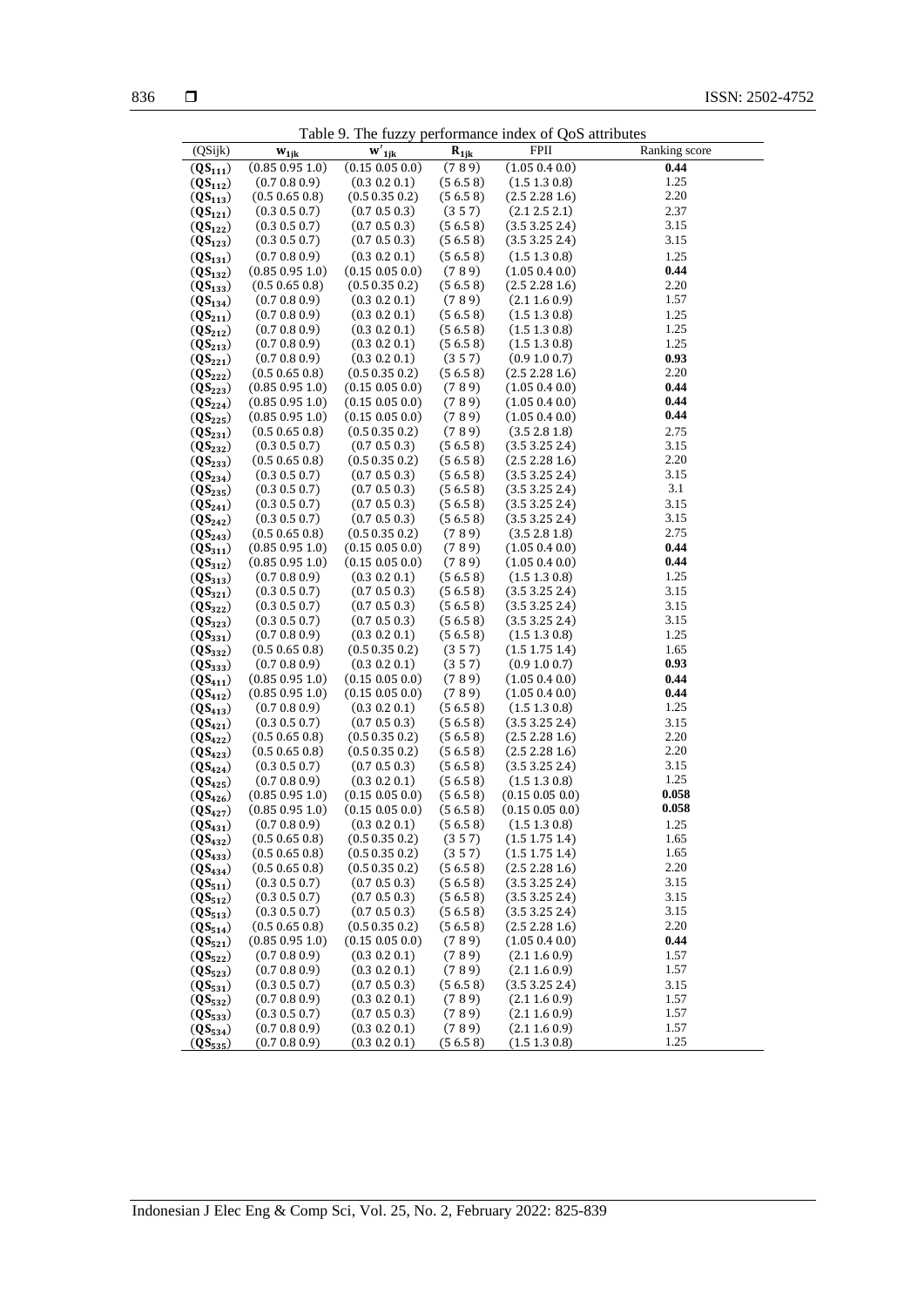

Figure 4. Obstacles and stable services for each layer



Figure 5. High and low QoS index for a smart home system in 61 services



Figure 6. Percentage of low and stable services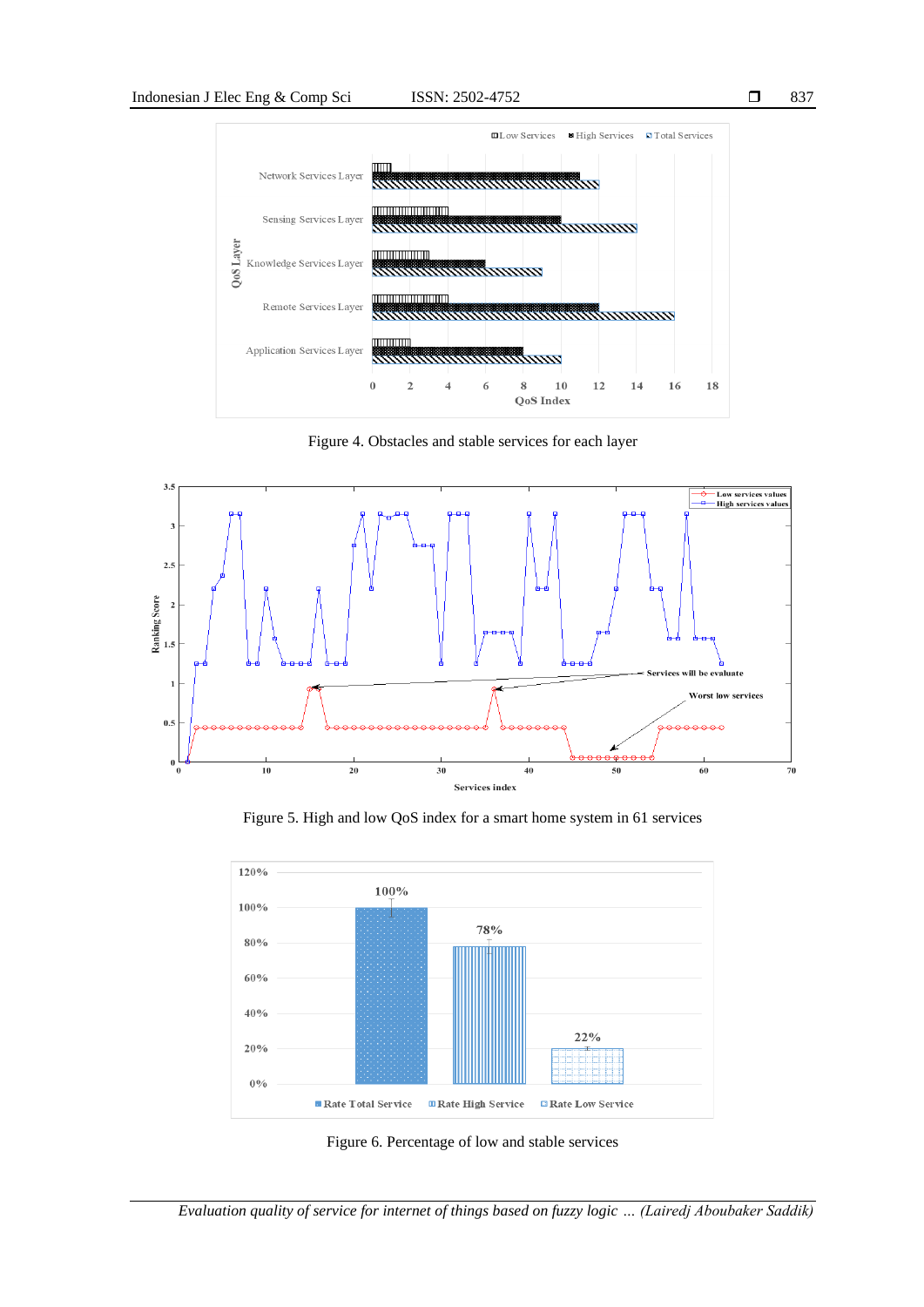| Recommendations suggested            |
|--------------------------------------|
| Identify issues and/or opportunities |
| for collecting data                  |
|                                      |
|                                      |
|                                      |
|                                      |
| Monotoring and tracking of things    |
| automatically and replenished it.    |
|                                      |
|                                      |
|                                      |
|                                      |
| Designing for human trust            |
| autonomous systems                   |
| The development of trusted operators |
| for mixed-use users could improve    |
| the combination of standalone        |
| systems of the users.                |
|                                      |

Table 10. Identification of weaker services and corresponding recommendations suggested

#### **4. CONCLUSION**

This article highlighted limitations of evaluation for the sustainability quality of service. Sustainability quality of service is associated with complexity, and traditional assessment approaches are ineffective for dealing with such assessment. To compensate for these limitations, the FQSI model based on linguistic approximation and a fuzzy system for QoS was developed. This approach highlights the multipossibilities and ambiguities in measuring IoT system QoS. The concept model is proposed to be adopted for the smart home IoT system, through the initial development and implementation of the lifestyle concept. The FQSI is written in terms of ranges of values, gives decision-makers considerable flexibility in decisionmaking. Qualitatively, it gives an IoT system sustainability level of a smart home is the «Very sustainable quality of service» which promotes "extremely flexibility". As a perspective for future work, we endeavor to find solutions that use more methodologies that characterize QoS in IoT. In addition, we are also considering using efficient prediction methods for optimal QoS mechanisms in IoT systems, and more cooperative approaches to solving the measurement and evaluation problems in the QoS of IoT.

#### **REFERENCES**

- [1] X. Jiang, H. Ding, H. Shi, and C. Li, "Novel QoS optimization paradigm for IoT systems with fuzzy logic and visual information mining integration," *Neural Comput. Appl.*, vol. 32, no. 21, pp. 16427–16443, 2020, doi: 10.1007/s00521-019-04020-3.
- [2] N. N. Srinidhi, S. M. Dilip Kumar, and K. R. Venugopal, "Network optimizations in the Internet of Things: A review," *Eng. Sci. Technol. an Int. J.*, vol. 22, no. 1, pp. 1–21, 2019, doi: 10.1016/j.jestch.2018.09.003.
- [3] W. M. Lafta, A. A. Alkadhmawee, and M. A. Altaha, "Best strategy to control data on internet-of-robotic-things in heterogeneous networks," *Int. J. Electr. Comput. Eng.,* vol. 11, no. 2, pp. 1830–1838, 2021, doi: 10.11591/ijece.v11i2.pp1830-1838.
- [4] S. Potluri and K. S. Rao, "Optimization model for QoS based task scheduling in cloud computing environment," *Indones. J. Electr. Eng. Comput. Sci.*, vol. 18, no. 2, pp. 1081–1088, 2020, doi: 10.11591/ijeecs.v18.i2.pp1081-1088.
- [5] F. Boumehrez, A. H. Sahour, and N. Doghmane, "Telehealth care enhancement using the internet of things technology," *Bull. Electr. Eng. Informatics*, vol. 10, no. 5, pp. 2652–2660, 2021, doi: 10.11591/eei.v10i5.2968.
- [6] S. Wibowo and S. Grandhi, "Fuzzy multicriteria analysis for performance evaluation of internet-of-things-based supply chains," *Symmetry (Basel).*, vol. 10, no. 11, p. 603, 2018, doi: 10.3390/sym10110603.
- [7] S. Wibowo, "A fuzzy approach for evaluating the performance of supply chain based on Internet of Things," in *Proceedings - 2012 IEEE International Conference on Cyber Technology in Automation, Control, and Intelligent Systems, CYBER 2012*, 2012, pp. 275–280, doi: 10.1109/CYBER.2012.6392565.
- [8] J. Li, L. Yang, X. Fu, F. Chao, and Y. Qu, "Dynamic QoS solution for enterprise networks using TSK fuzzy interpolation," in *IEEE International Conference on Fuzzy Systems*, 2017, pp. 1–6, doi: 10.1109/FUZZ-IEEE.2017.8015711.
- [9] S. Kazmi, R. Liscano, and J. Ren, "Determining Fuzzy link quality membership functions in wireless sensor networks," *Procedia Comput. Sci.*, vol. 34, pp. 149–156, 2014, doi: 10.1016/j.procs.2014.07.073.
- [10] H. da S. Araújo *et al.*, "A proposal for IoT dynamic routes selection based on contextual information," *Sensors (Switzerland)*, vol. 18, no. 2, p. 353, 2018, doi: 10.3390/s18020353.
- [11] S. Sankar and P. Srinivasan, "Fuzzy logic based energy aware routing protocol for internet of things," *Int. J. Intell. Syst. Appl.*, vol. 10, no. 10, pp. 11–19, 2018, doi: 10.5815/ijisa.2018.10.02.
- [12] F. Retima, S. Benharzallah, L. Kahloul, and O. Kazar, "A quality-aware context information selection based fuzzy logic in iot environment," *Int. Arab J. Inf. Technol.*, vol. 15, no. 3A Special Issue, pp. 522–531, 2018.
- [13] Y. Akbari and S. Tabatabaei, "A New Method to Find a High Reliable Route in IoT by Using Reinforcement Learning and Fuzzy Logic," *Wirel. Pers. Commun.*, vol. 112, no. 2, pp. 967–983, 2020, doi: 10.1007/s11277-020-07086-8.
- [14] J. Shang, S. Li, and J. Huang, "A robust fuzzy local Information c-means clustering algorithm with noise detection," in *Ninth International Conference on Graphic and Image Processing (ICGIP 2017)*, 2018, vol. 10615, p. 106151Z.
- [15] A. Segatori, A. Bechini, P. Ducange, and F. Marcelloni, "A Distributed Fuzzy Associative Classifier for Big Data," *IEEE Trans. Cybern.*, vol. 48, no. 9, pp. 2656–2669, 2018, doi: 10.1109/TCYB.2017.2748225.